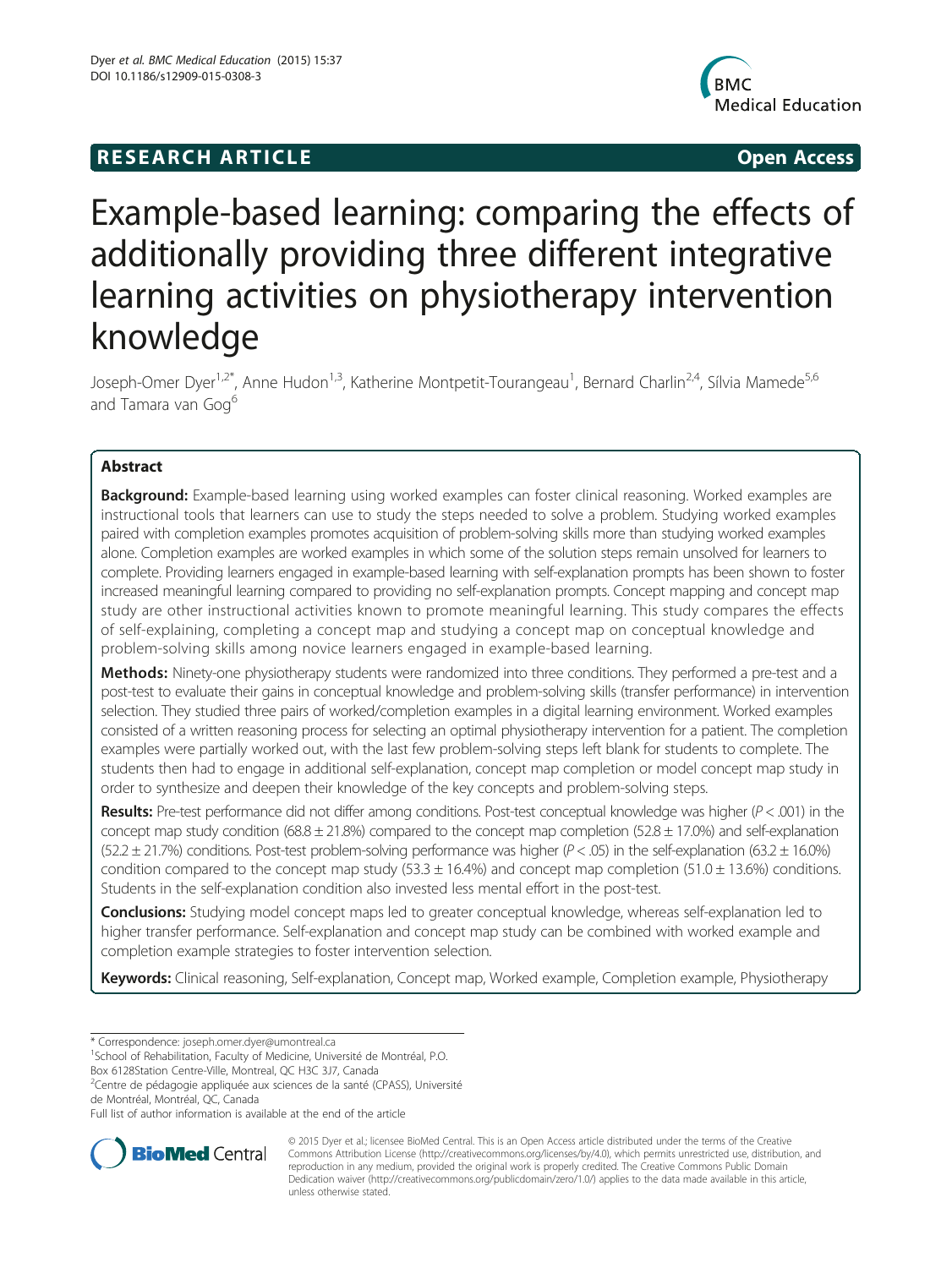# Background

Clinical reasoning is a decision-making process that allows clinicians to determine the correct diagnosis and select the most appropriate intervention for a clinical problem [\[1](#page-13-0),[2](#page-13-0)]. Developing clinical reasoning skills is quite a challenge for novice learners since these abilities are, in part, based on tacit knowledge gained through clinical experience [[3\]](#page-13-0). Example-based learning is an instructional method that can help foster clinical reasoning by providing learners with examples of clinical cases and their management [[4,5\]](#page-13-0). Example-based learning has been shown to be more effective when learners selfexplain the material being learned [[6\]](#page-13-0). Adding prompts to induce self-explanations also fosters acquisition of problem-solving skills from faded worked examples, that is, when learners first study a fully worked-out example and then complete steps in partially worked-out examples [[7\]](#page-13-0). Self-explanation is thought to help learners achieve more meaningful learning by deepening their understanding of the information presented. Constructing concept maps (i.e., concept mapping) and studying concept maps (i.e., concept map study) are other instructional activities that can promote meaningful learning by engaging learners in reorganizing their knowledge. However, concept maps have received little attention in combination with example-based learning. In health profession education, concept maps are often used in association with other instructional methods as additional integrative activities [\[8\]](#page-13-0). This raises the question as to which of these three integrative learning activities (i.e., self-explaining, concept mapping, or concept map study) would be best for promoting meaningful learning in addition to example-based learning among physiotherapy students.

# Example-based learning

Example-based learning integrates the theoretical principles of three research areas in education: analogical reasoning, observational learning, and learning from worked examples [[9](#page-13-0)]. Common principles derived from these research areas emphasize the importance of: a) learning with examples of a particular case, b) providing multiple examples, c) linking examples to underlying principles and d) prompting learners to make connections between examples and principles [\[9](#page-13-0)]. The analogical reasoning theory stipulates that providing relevant examples of cases showing the process of problem-solving can enable learners to make useful analogical inferences when confronted with new problems [\[10](#page-13-0)]. Clinicians usually rely on previous problem-solving experience to make these analogical inferences [\[11\]](#page-13-0). Novice learners, who lack experience, can study examples of cases to develop their own bank of relevant cases on which they can rely to solve new problems [\[10](#page-13-0)]. Some principles of example-based learning are also based on observational learning [\[12\]](#page-13-0). This type of learning occurs when a person gains knowledge by observing a modelling example in which another person (i.e., a model) performs a task [\[13](#page-13-0)]. More specifically, when educators have to deal with the acquisition of cognitive skills based on underlying abstract principles, *abstract modeling* can be used to allow learners to study a modelling example in which the model explains his reasoning [[9](#page-13-0)]. In example-based learning with worked examples, learners have to study a didactical problemsolving solution that presents the way in which they should learn to manage a specific problem [\[14,15\]](#page-13-0).

In health profession education, example-based learning provides an opportunity to put into practice several relevant strategies for fostering clinical reasoning. These strategies mainly consist of improving learners' knowledge, data gathering, data analysis, and metacognition [[16\]](#page-13-0). In terms of improving learners' knowledge, educators must take into account that organizing knowledge into a useful way is more important than the amount of knowledge stored in memory [\[17\]](#page-13-0). Clinicians organize, memorize and access their knowledge using cognitive structures known as illness scripts in order to efficiently recognize relevant features and interpret and manage a clinical problem [[18,19\]](#page-13-0). Scaffolding strategies that can help learners develop their own illness scripts provide a sound basis for fostering clinical reasoning [\[16\]](#page-13-0). Scaffolding involves assisting learners in understanding concepts, solving problems or achieving goals that would have been beyond their abilities without guidance [\[20](#page-13-0)]. Example-based learning is a form of scaffolding that can improve learners' knowledge by presenting the key features and solution steps of a clinical problem in a structured fashion to help learners acquire as well as organize new knowledge in relation to prior knowledge. Providing learners with case examples before they can actually solve problems by themselves can be a part of a scaffolding-based learning strategy. These scaffolds can be gradually faded as learners acquire more knowledge by presenting them with completion problems after worked examples, for which learners have to fill out missing steps in partially worked-out examples [[7\]](#page-13-0).

Example-based learning can not only help students acquire illness scripts, but also foster clinical reasoning by improving data gathering and processing. Data gathering skills include collecting relevant data and performing appropriate physical examinations [[21\]](#page-13-0). Learners develop these skills by studying non-didactical examples based on the actual performance of expert models managing clinical cases [[4\]](#page-13-0). Data processing aims to abstract the clinical information into a meaningful patient assessment and plan of care [[16](#page-13-0),[22](#page-13-0)]. Coaching problem representation via the use of semantic qualifiers, in which the content of an observation is given an abstract form along oppositional relationships [[23](#page-13-0),[24](#page-13-0)], may help in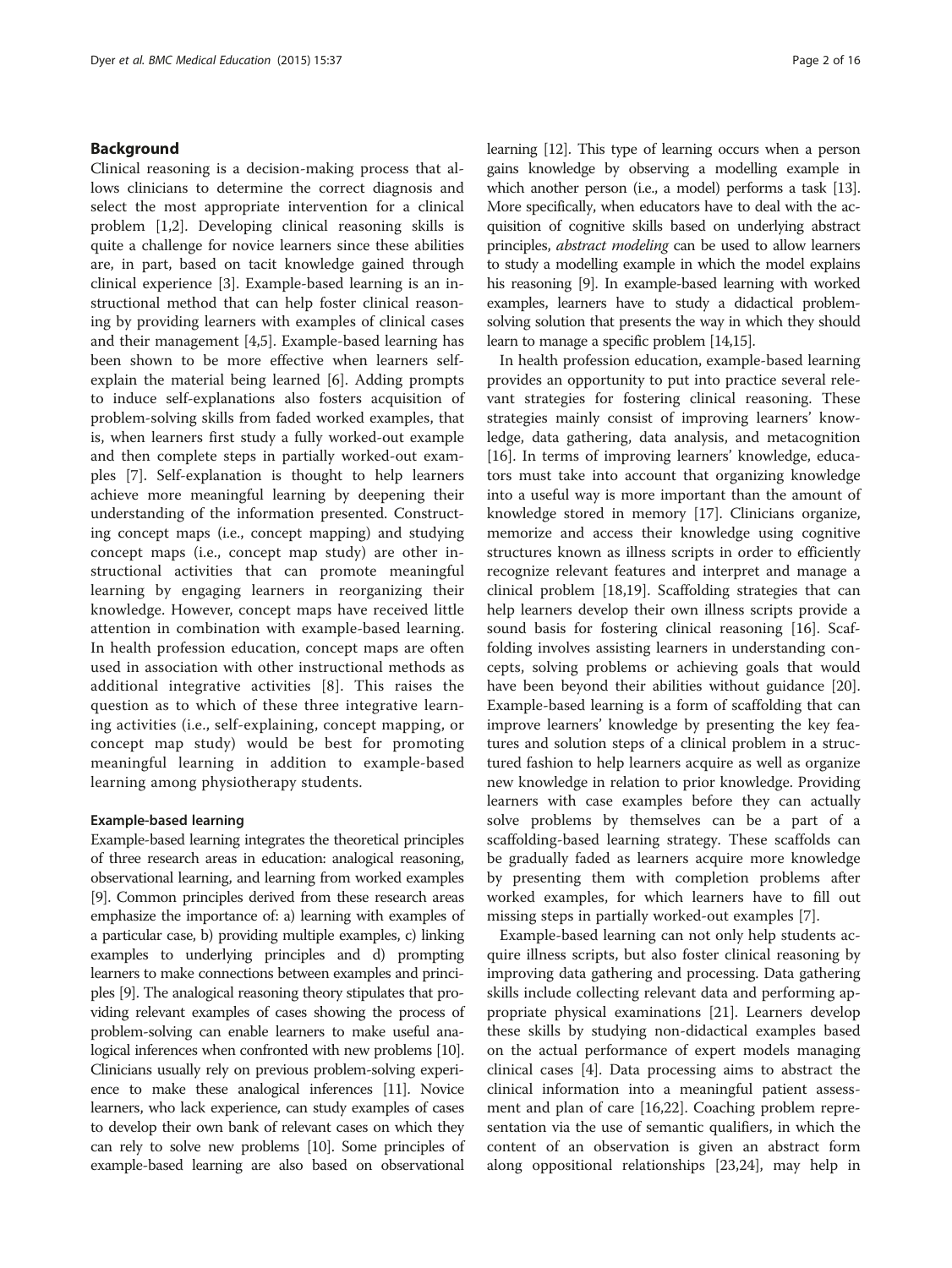comparing hypotheses and acquiring data processing skills [\[16](#page-13-0)]. Moreover, example-based learning can improve metacognition. Metacognition refers to the ability of recognizing one's own cognitive processing [[25](#page-13-0)]. Reflection is a metacognitive strategy that can be useful for improving clinical reasoning [\[26-29](#page-13-0)]. Facilitating learners' reflection using prompts or questions to make them deliberately connect key elements of a clinical case with an illness script can help learners identify learning points for application in similar cases in the future [[16](#page-13-0)]. Such teaching strategies can potentially help learners by making it easier to activate appropriate illness scripts that will help them solve similar cases [\[16,18](#page-13-0)]. However, it is still unclear how example-based learning activities should be designed to optimize the acquisition of problem-solving skills. In science education, learning activities based on problem solving typically include both worked examples (where the problem-solving procedure is worked out step by step) and practice problems (where no instructional guidance is given) [[14](#page-13-0)]. It has been reported that such combinations of examples and problems can foster diagnostic reasoning in medicine [[30](#page-13-0)]. Some evidence from other domains suggests that novice learners rely heavily on examples to solve problems presented to them [[31](#page-13-0)]. Furthermore, it has been demonstrated that practicing with examples/problem pairs is an efficient way to foster problem-solving skills [\[14,32-34\]](#page-13-0). In these studies, each example is followed by a comparable yet not identical practice problem [\[14,33,34\]](#page-13-0).

## Worked examples and completion examples

A worked example is an educational tool that provides learners with a fully worked-out solution to a problem, which they can study to build a cognitive schema on how to solve such problems [[35\]](#page-13-0). Worked examples are therefore mainly effective in the initial stages of knowledge acquisition [[36\]](#page-13-0). They have been successfully used in fields with well-defined problems such as mathematics and physics [\[37\]](#page-13-0) but also in areas with ill-structured problems such as health professions. Ill-structured problems are complex problems in which the initial presentation does not necessary provide all the information required to develop a solution. Moreover ill-structured problems can be solved in more than one correct way [[18\]](#page-13-0). One should consider designing process-oriented worked examples to foster complex cognitive skills [[38](#page-13-0)] such as those required for solving ill-structured problems. Process-oriented worked examples include information pertaining to principles ("why") and strategies ("how") that experts use when solving problems [\[38](#page-13-0)]. Process-oriented worked examples have been used to facilitate the collaborative diagnosis of a patient in medicine and psychology [\[39](#page-13-0)], and history taking in

physiotherapy [\[4](#page-13-0)]. Worked examples presented in a digital learning environment can foster diagnostic reasoning among medical students [[40-42\]](#page-13-0). The learning effect of worked examples in novice learners is superior compared to direct teaching of problem-solving principles or activities [\[43,44](#page-13-0)]. This effect can be explained by cognitive load theory (CLT), which states that effective instructions should take into account the limitations of human working memory [[45\]](#page-13-0). CLT distinguishes between three distinct and additive types of load that can be imposed on working memory during learning: extraneous load, intrinsic load and germane load. Extraneous load originates from element interactivity due to the design of the instructional activity and does not contribute to learning; intrinsic load refers to the inherent difficulty of the task being learned and is determined by the number of interacting elements in the task itself; germane load arises from cognitive processes associated with effective learning and may be triggered by instructional activity [[46\]](#page-13-0). Recent discussions on CLT have proposed to revisit this model by considering only the first two types of load (i.e., extraneous and intrinsic load) because germane load is essentially indistinguishable from intrinsic load [\[47](#page-13-0)]. In accordance with this new proposition, the theoretical concept of germane load is thought to be useful only if it is redefined as referring to the actual working memory resources devoted to dealing with intrinsic load [\[47](#page-13-0)]. Because novice learners have not yet acquired effective problem-solving strategies, they have to rely on inefficient strategies which impose high extraneous working memory load but leads to learning only very slowly. Compared to problem-solving activities, worked examples facilitate learning by decreasing extraneous load associated with ineffective strategy use, and simultaneously allow for germane processes associated with schema construction [\[34](#page-13-0)]. Not surprisingly, therefore, a substantial body of evidence demonstrates that pairing worked examples with practice problems is a more effective strategy for improving problem-solving skills than presenting learners solely with practice problems [[12,14](#page-13-0),[34,48\]](#page-13-0).

It is worthwhile combining examples with problemsolving activities. Studying worked examples alone does not guarantee that learners will effectively use the available working memory resources for learning. A potential drawback of worked examples, especially in authentic educational settings, is that learners may simply glance over the examples and not study them in enough detail. When considering this issue, providing additional instructions or activities to ensure that learners are more actively engaged in studying worked examples might be a relevant strategy for improving learning. One strategy to ensure that learners pay enough attention to worked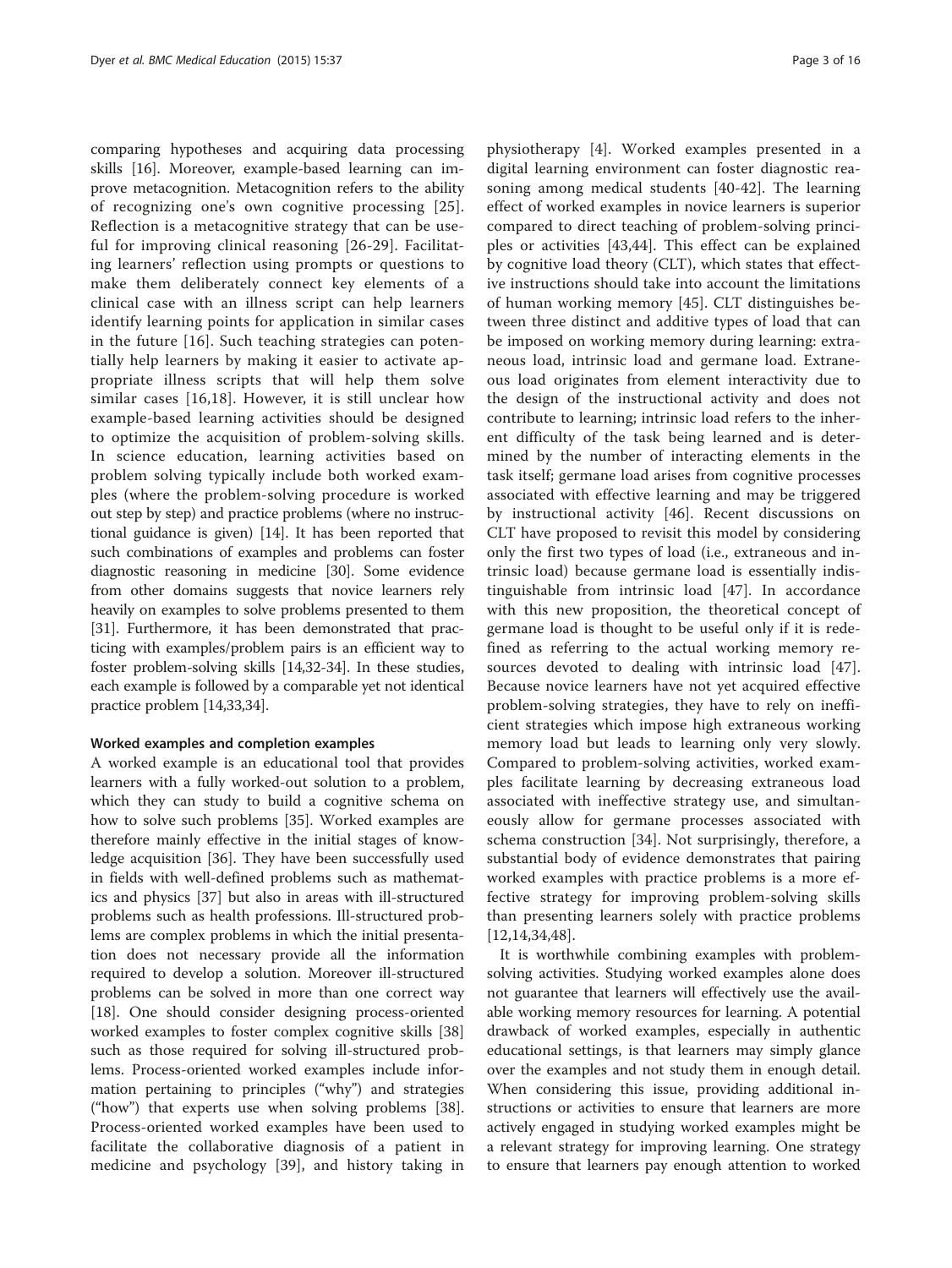examples is to provide them with completion examples [[49,50\]](#page-13-0). As mentioned above, a completion example is a worked example in which learners must complete some key solution steps of the problem [\[51](#page-13-0)]. Learners who use completion examples perform better on problem-solving tasks than those who learn with a trial-and-error-based strategy [[50](#page-13-0),[51](#page-13-0)]. Moreover, the fading strategy in which learners must gradually complete more steps of the example may serve as an alternative method to studying fully worked-out examples and problem solving [[30](#page-13-0),[52,53](#page-14-0)]. This strategy was found to be more effective for fostering problem-solving skills than example/ problem pairs, especially backward fading in which the last solution steps are omitted from the completion examples [\[30,35](#page-13-0)]. In short, example-based learning with worked/completion example pairs involving backward fading is an efficient learning strategy for fostering meaningful learning of problem-solving skills in novice learners.

## Meaningful learning to foster clinical reasoning

Meaningful learning to foster clinical reasoning occurs when learners develop cognitive skills that allow them to integrate new information with existing knowledge in order to efficiently solve new clinical problems [\[54,55](#page-14-0)]. The organization of clinical knowledge is crucial for the development of clinical reasoning [[17](#page-13-0)]. Clinical knowledge includes factual, conceptual and procedural knowledge [[56](#page-14-0)]. Factual knowledge reflects knowing facts without in-depth understanding, and its acquisition alone would not necessarily lead to an improvement in clinical decision-making performance [[56](#page-14-0)]. Conceptual knowledge refers to the understanding of principles governing a field of interest and the interrelations between units of knowledge [[57](#page-14-0)]. Improvement in conceptual knowledge can benefit decision making [[56](#page-14-0)]. Procedural knowledge reflects knowing how to perform an activity [[56\]](#page-14-0) and is in part implicit [[58\]](#page-14-0). Procedural knowledge is involved in clinical-problem solving [\[59](#page-14-0)] and includes strategic and teleological knowledge, as well as heuristics [[38,](#page-13-0)[56\]](#page-14-0). Strategic knowledge involves knowing strategies and rules underlying decision-making for solving problems in a specific domain. Teleological knowledge involves understanding the rationale behind procedure and solution steps. Heuristics is defined as simple, and often unconscious, decision-making strategies that use less than complete information [[60](#page-14-0)]. Heuristics can influence clinical-decision making performance in both positive and negative ways [[61](#page-14-0)]. To achieve meaningful learning, learners need to understand the rationale and context of application of the problem-solving strategies being learned [[38,40\]](#page-13-0). Learning activities that facilitate the acquisition of conceptual and procedural knowledge might foster meaningful learning of decision-making

skills. It is unclear how instructional activities should be designed to optimize learning of conceptual and procedural knowledge that is relevant for solving ill-structured problems in health professions. A simple approach to achieving meaningful learning with worked/completion example pairs would be to add a subsequent integrative metacognitive activity in order to deepen learning without interfering with the worked/completion example effect. Learners are typically instructed to reflect by themselves on what they should remember from the lesson to promote in-depth learning [\[62](#page-14-0)]. This is often achieved by using prompts and questions to facilitate self-explanations on the learning material [\[35](#page-13-0)]. Concept mapping and concept map study are two other integrative activities that could be additionally provided in example-based learning to foster more meaningful learning by helping learners' organizing their own knowledge.

#### Self-explanation

Self-explanation can be defined as the action of generating explanations for oneself in order to make sense of new information [\[63](#page-14-0)]. This metacognitive strategy fosters meaningful learning by triggering key cognitive processes. These include: 1) generating inferences from the material presented; 2) making links between information; 3) integrating new information into prior existing knowledge; and 4) reorganizing one's knowledge representation [\[63,64](#page-14-0)]. Some studies have investigated the use of self-explanation in combination with direct instruction methods [\[65](#page-14-0)]. These studies differ in whether selfexplanation is promoted by training or a prompting intervention [\[9](#page-13-0)]. The training approach mainly consists of providing learners with: a) information about the importance of self-explanation, b) a model of selfexplanation, and c) a coached self-explanation practice [[9](#page-13-0)]. Such self-explanation training was found to be successful for promoting learning in various domains and instructional setups [[62,66](#page-14-0),[67](#page-14-0)]. In addition, digital learning environments provide an opportunity to promote self-explanation by using prompts that can be strategically presented in order to focus learners' attention on key aspects of learning material [[68,69](#page-14-0)]. In these computer-based environments, learners are usually instructed to type their self-explanations into text boxes [[9](#page-13-0)]. Some evidence suggests that typical prompts that worked well ask learners for overall principles that can be applied for problem-solving [[7,](#page-13-0)[70\]](#page-14-0). Using prompts to promote self-explanation leads to better transfer than studying without prompts [\[35,](#page-13-0)[66](#page-14-0)]. Selfexplaining can benefit conceptual knowledge and promote transfer in various fields [\[57,65,66,71\]](#page-14-0). Transfer refers to the learner's ability to use knowledge gained from an instructional event to solve subsequent problems [[72](#page-14-0)]. Moreover, one can distinguish between near and far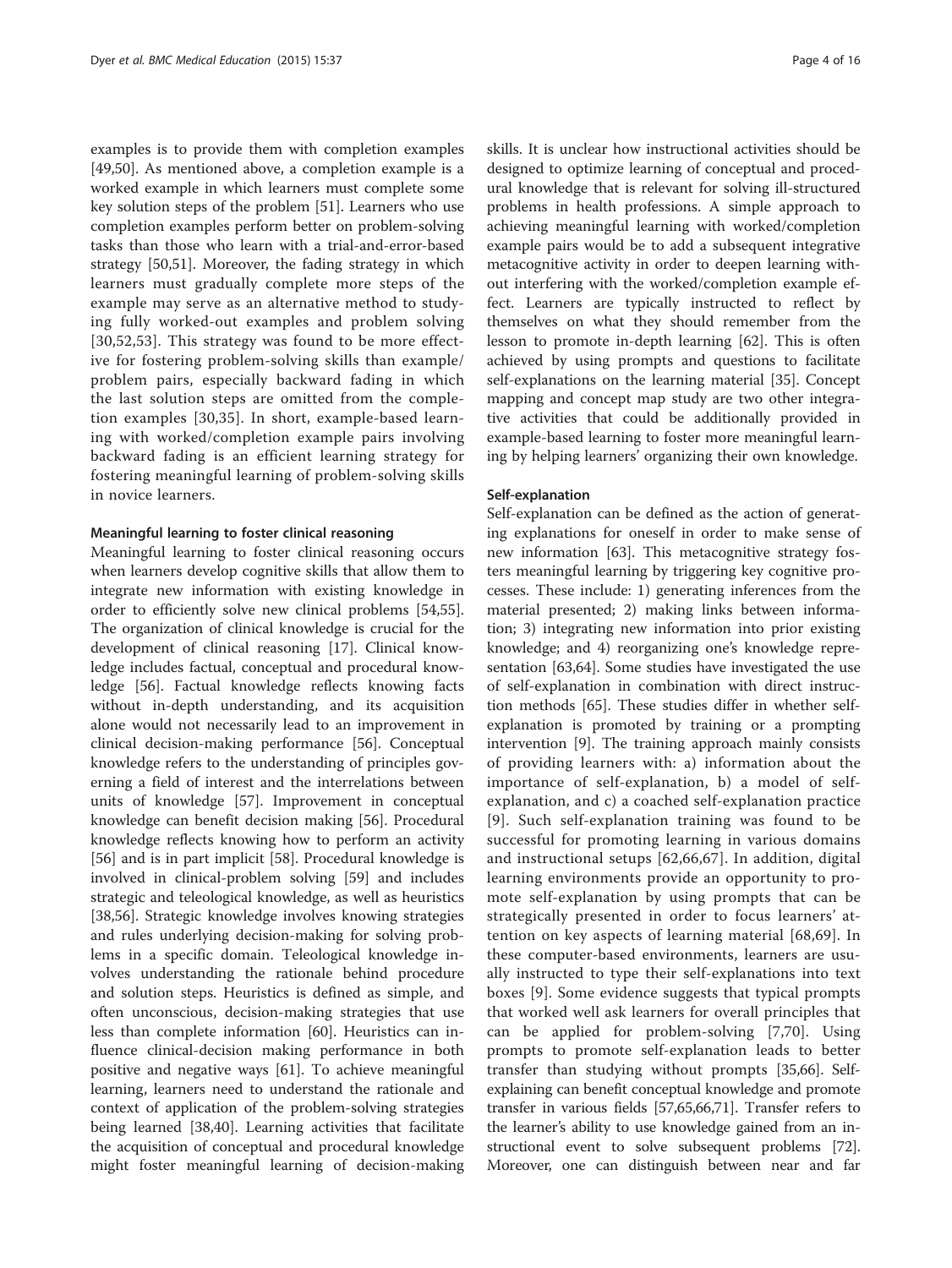transfer skills. Near transfer refers to the ability to solve new problems that have a similar structure (same solution rationale) but different surface features (not relevant to problem-solving) than problems previously studied [[30](#page-13-0)]. Far transfer is the ability to solve new problems with dissimilar structure and surface structure than those previously studied [\[30\]](#page-13-0). Some evidence suggests that selfexplanation may be a relevant activity for promoting transfer in health education professions. Among medical students, self-explanation can improve diagnostic performance when confronted with less familiar topics [[64](#page-14-0)]. Repeated self-explanation without prior training in the use of this method can improve retention and knowledge application among medical students about 6 months after the initial training session [\[73\]](#page-14-0). The key aspect of the selfexplanation effect is that learners attempt to revise their understanding and make sense of the material, even if they are unsuccessful in articulating a correct explanation [[35](#page-13-0)[,74](#page-14-0)]. For learners engaged in backward fading with worked/completion example pairs, presenting simple selfexplanation prompts in the form of simple questions on some solution steps increases near transfer performance compared to backward fading without prompting [\[7\]](#page-13-0).

#### Concept maps

Concept mapping is another tool that can be used to foster meaningful learning by facilitating the development of self-assessment and individual thinking processes [[75](#page-14-0)-[77](#page-14-0)]. Concept maps are graphic representations of organized knowledge [[78](#page-14-0)]. They consist of concepts represented in cells or nodes that are cross-linked by lines or arrows in order to explain the relationships between the concepts. In hierarchical concept maps, the broadest or most general concepts are presented at the top or in the middle of the map and the more specific sub-concepts are presented below or off to the side [\[78\]](#page-14-0). Using a question as the primary concept is recommended in order to keep the focus on the main idea developed in the map. Concept mapping allows learners to organize and present their knowledge in order to develop meaningful learning [[79](#page-14-0)]. Having learners make concept maps is widely used as an instructional tool in health professions [\[8\]](#page-13-0). Concept maps can be useful in learning complex knowledge since it involves active information processing and organization of information within a hierarchical framework [\[78](#page-14-0)]. To construct a hierarchical concept map, learners must assess the relative inclusivity and specificity of concepts and also process the information in order to subsume lower-order concepts under high-order concepts [\[80,81](#page-14-0)]. Moreover, learners engaged in concept mapping must also use a process of integrative reconciliation to make links between differentiated concepts [\[77,81](#page-14-0)]. Although these processes can be cognitively demanding, some evidence shows that effective learning occurs in learners engaged in this activity. Concept mapping is more effective in promoting knowledge retention and transfer than reading text or attending lectures [[82,83](#page-14-0)]. Concept mapping has been used to develop critical thinking in nursing students [\[76,77,84](#page-14-0)]. Some evidence suggests that learning activities involving concept mapping produce better learning than traditional courses among medical students [\[54\]](#page-14-0).

However, making a concept map is likely to require considerable working memory capacity. Concept mapping will only aid learning if there is sufficient capacity available, which may not always be the case when learners are working on authentic, complex cases. In this situation, model concept maps can be provided to learners, to help them organize and integrate their knowledge. When compared to text reading, studying concept maps may lower cognitive load by organizing concepts to represent relatedness and explicitly labelling links to show relationships [\[83](#page-14-0)]. Concept map study may also foster deep learning by encouraging learners to judge the importance of the concepts and process their hierarchical organization and the relationships between them [\[80](#page-14-0)]. Studying concept maps can facilitate recall of the main ideas presented in the map [[85\]](#page-14-0). There is a body of evidence showing that concept maps study produces better knowledge retention than studying text passages, lists or outlines [[83,86-89\]](#page-14-0). However, there is insufficient evidence that model concept map study can promote knowledge transfer [[83\]](#page-14-0). Studying and completing didactical concept maps related to short clinical cases did help develop meaningful learning in medical students [[90\]](#page-14-0). Studying an expert concept map as an advanced organizer was found to improve knowledge integration and deepen the understanding of medical knowledge in resident physicians [[91\]](#page-14-0).

Given this evidence, one can hypothesize that adding these activities to worked/completion example pairs would be an effective strategy for fostering meaningful learning. The question is, however, which of these additional activities is best for improving learning: providing self-explanations, making concept maps or studying model concept maps?

# Hypotheses

Self-explanation is expected to be the best activity for promoting problem-solving skills in learners studying actual, complex cases. Evidence suggests that selfexplanation is an efficient activity for promoting transfer [[64,73\]](#page-14-0). Self-explanation induces cognitive processes that are geared more toward understanding the learning material [[63\]](#page-14-0) than organizing the information as is the case with concept mapping. Moreover, one can expect that concept mapping would be less effective than selfexplanation for fostering problem-solving skills. That is because learners engaged in concept mapping need to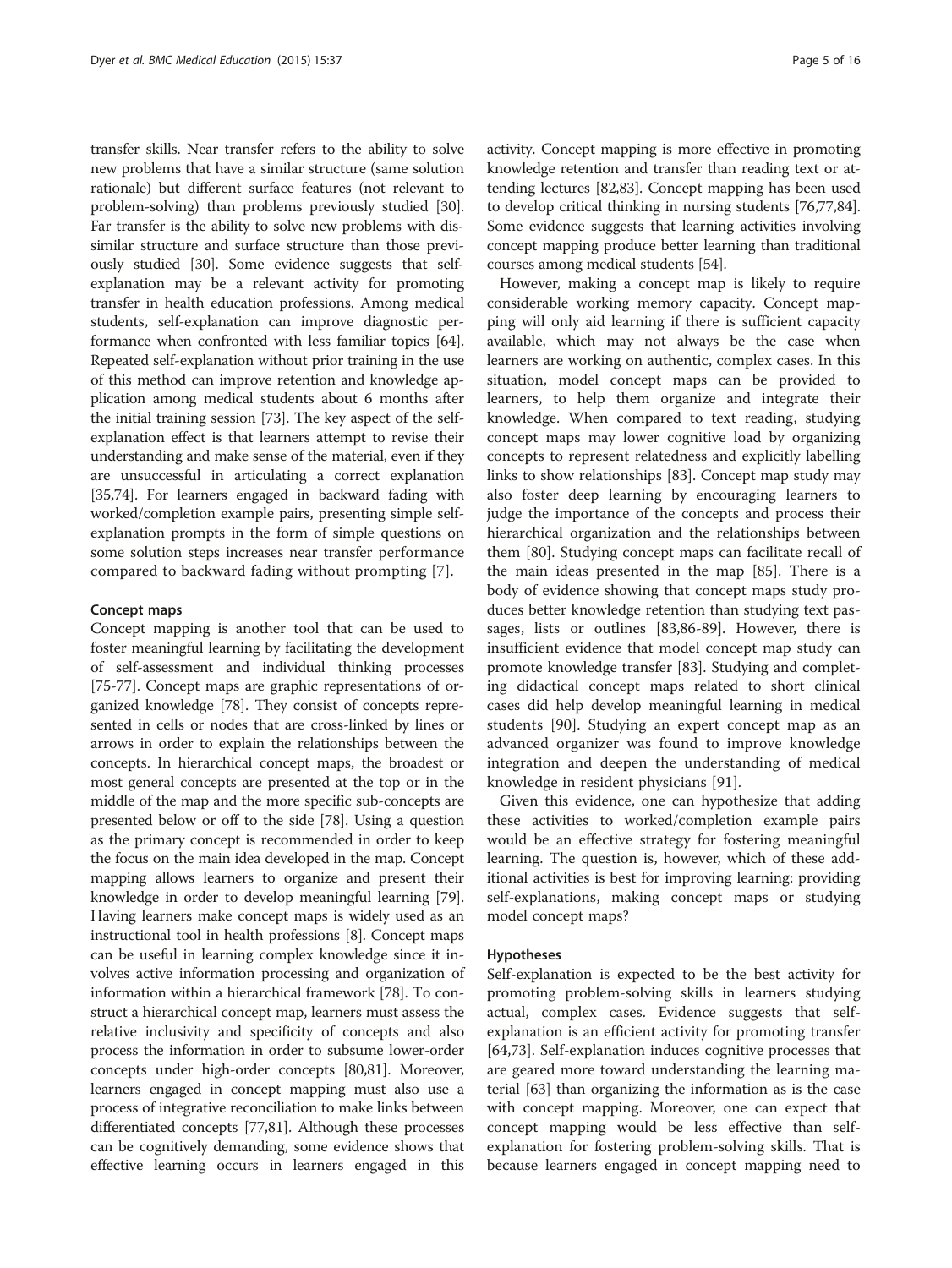dedicate a large part of their working memory to manipulating and organizing concepts and links in order to produce meaningful maps [\[77,80,81\]](#page-14-0) at the expense of learning how to solve problems. However, one should notice that some evidence in health profession education shows that concept mapping can lead to significant improvements in understanding and problem-solving when compared to traditional teaching methods [\[54,92,93](#page-14-0)]. Concept map study is thought to be the best activity for promoting conceptual knowledge performance. A large body of evidence shows the potential of concept map study for improving knowledge recall [\[86](#page-14-0)-[89](#page-14-0)], although its effects for improving transfer are not well substantiated [\[83\]](#page-14-0). However, one should take into account that concept map study might have other potential benefits because it is expected that it will impose lower cognitive load than self-explanation and concept mapping. Parallel to how example study reduces cognitive load compared to problem solving, learners engaged in concept map study do not have to invest effort in searching for the answer to a question or the connection between concepts, but rather, devote all available working memory resources to studying the connections between concepts. As such, concept map study can be expected to have a beneficial effect on cognitive load and learning. These hypotheses will be tested by comparing effort investment (an indicator of cognitive load) and learning outcomes among novice students who study worked/completion example pairs and additionally engage in self-explaining, concept mapping, or concept map study. Since clinical reasoning performance is context-dependent, it is relevant to present the domain of expertise in which this study will test these hypotheses: physiotherapy intervention knowledge.

#### Clinical reasoning in the physiotherapy domain

As in other health professions, clinical reasoning in the physiotherapy domain involves cognitive processes such as pattern recognition and hypothetico-deductive reasoning to solve ill-structured clinical problems [\[94,95](#page-14-0)]. In this study, the field of knowledge will be the use of electrophysical agents in physiotherapy to treat patients with physical impairments. These modalities use thermal, acoustic, electrical and electromagnetic energy forms such as ultrasound therapy, therapeutic electrical currents, and low-level laser therapy that are often used by physiotherapists to treat patients with musculoskeletal, orthopaedic and neurological impairments [\[96](#page-14-0)]. The process-oriented worked examples designed, show the complete decision-making process involved in the selection of the optimal intervention among these agents. It is possible to present this complete decisionmaking process in the examples, because it relies on the selection of the best intervention among a restricted number of possibilities (i.e., electrophysical agent

modalities). In the physiotherapy domain, problemsolving tasks that involve decision-making processes can be modeled by the following sequence of actions: problem recognition, problem definition, problem analysis, data management, solution development, solution implementation and outcome evaluation [[97,98\]](#page-14-0). In this model, solution development includes data analysis and solution selection, whereas solution implementation refers to applying the solution to problem [[97](#page-14-0)]. Processoriented worked examples include the rationale for these steps (or actions) in order to help learners achieve meaningful learning on how to solve new problems in physiotherapy using electrophysical agents.

When considering the assessment of clinical-decision making, one should consider assessing both conceptual and procedural knowledge. This is because conceptual and procedural knowledge may not be closely related to one another [\[56,99,100\]](#page-14-0), but can both influence clinical decision-making skills [\[56,59\]](#page-14-0). Moreover, in the context of this study, it is expected that conceptual knowledge and procedural knowledge will be differently influenced by integrative activities involving self-explanation, concept mapping, or concept map study [\[83\]](#page-14-0). Conceptual knowledge can be assessed using multiple-choice questions [[101](#page-14-0),[102](#page-14-0)]. The assessment of procedural knowledge can be a challenge because it integrates many components, including tacit knowledge. Procedural knowledge can be evaluated using problem-solving tasks that allow one to consider strategic and teleological knowledge as well as heuristics that might influence decision making [\[56](#page-14-0)]. Meaningful learning will be evaluated by learners' ability to solve new clinical problems that have the same structure but different surface features than the problems studied in examples (near transfer). Mental effort, an indicator of experienced cognitive load, will be measured as well to the efficiency of learning activities in terms of learning processes and learning outcomes in light of the cognitive load theory [[103](#page-14-0)].

#### **Objectives**

The first objective of this study was to compare the effects of engaging in self-explanation, concept mapping or model concept map study after studying/completing case-based worked and completion examples, on novice physiotherapy students' conceptual knowledge and problem-solving performance. The second objective was to compare the cognitive load associated with these different instructional conditions.

# Method

# Participants and design

Ninety-one second-year physiotherapy students from Université de Montréal (Canada) participated in the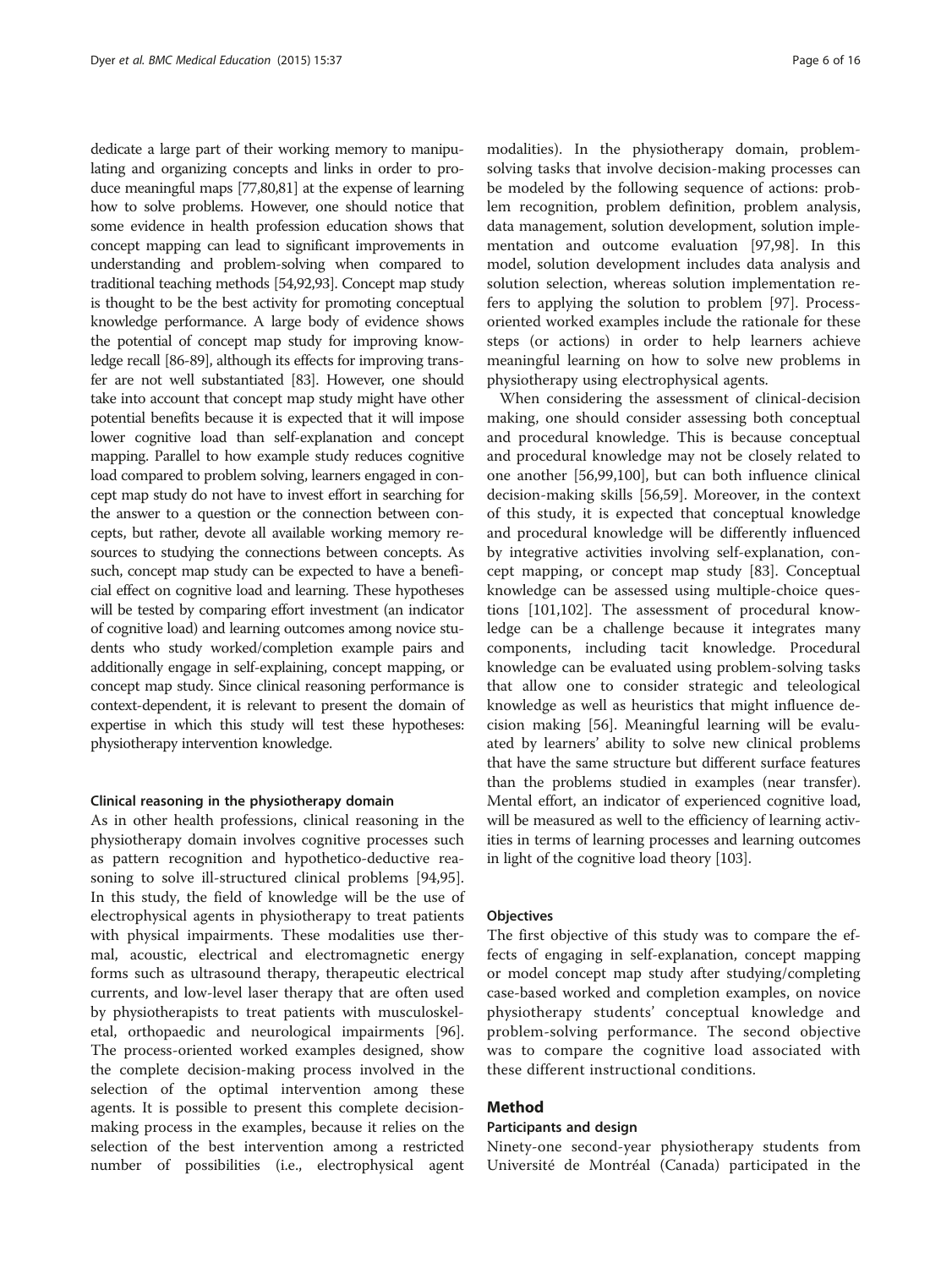study for course credits (mean age  $\pm$  SD: 23.6  $\pm$  4.4 years; 26 men; 65 women). All participants gave their informed consent to the study. The ethics committee of Université de Montréal's Faculty of Medicine approved the study. Students at this stage of training have very little experience in selecting optimal physiotherapy interventions that use electrophysical agents. These electrophysical agents include various therapeutic electrical currents, ultrasound therapy and low-level laser therapy used by physiotherapists to treat patients with physical impairments that can result in the presence of pain, inflammation, weakness or functional deficits. All participants attended a three-hour instructional course on concept mapping using the free software IHMC Cmap tools available online [\(http://cmap.](http://cmap.ihmc.us/) [ihmc.us/](http://cmap.ihmc.us/)) as part of their training. One week before the study, all students participated in a two-hour session on the basic principles of clinical reasoning underlying the selection of interventions with electrophysical agents in physiotherapy. Students were randomized into three groups and all studied worked/completion example pairs but additionally engaged in: self-explaining, concept mapping, or model concept map study. The study took place during a single, three-hour session at the participants' university. This session was divided into three parts: a pretest, a learning session and a post-test. Participants individually completed all the tests and learning activities in a digital learning environment. The learning session consisted of studying three pairs of worked/completion examples, with each pair of examples followed by an integrative activity. In the self-explanation condition, participants were instructed on the potential benefits of self-explanation for fostering learning, and were encouraged to do their best when answering self-explanation prompts (i.e., questions that aimed to engage them in explaining the previously studied examples). In the concept map completion condition, participants were instructed on potential benefits of concept mapping for fostering learning, and were instructed to do their best to complete a concept map in which main concepts were already presented, by adding and organizing concepts and generate crosslinks between concepts in order to represent the decision-making principles underlying previously studied examples. In the concept map study condition, participants were instructed on potential benefits of concept map study for fostering learning, and were instructed to do their best to study a complete model concept map showing decision-making principles presented in previously studied examples.

## Materials

#### Worked examples and completion examples

Six examples (three worked examples and three completion examples) were used in the present study. They presented clinical cases of patients admitted to physiotherapy for a physical impairment. Examples were written by

incorporating the information collected from semistructured interviews with four experienced physiotherapists who often use electrophysical agents in their day-today clinical practice. All interviews were audio-recorded and conducted by a physiotherapist from the research team (AH). The physiotherapists interviewed were aware that the information collected would be used to design instructional activities but were unaware of the exact activities or how they would be designed and used. During these interviews, the physiotherapists were asked to provide examples of clinical cases often encountered in their clinical practice for which the use of electrophysical agents is beneficial. For each case provided, they were instructed to specify the optimal electrophysical agent they chose, its parameters of application, the reasons for choosing that particular agent and why other electrophysical agents were less suitable for the patient's problem. Clinical cases related to pain, inflammation and muscular weakness were most often cited as responsive to electrophysical agents. The electrophysical agents most often mentioned were superficial heat, cryotherapy, analgesic therapeutic currents, ultrasound therapy, neuromuscular electrical stimulation, low-level laser therapy and therapeutic iontophoresis. The interviewer drafted three pairs of worked and completion examples, pertaining to the management of pain, inflammation and weakness. The written examples were then revised by two other experienced physiotherapists to ensure their practicality, accuracy, clinical reasoning coherence and clarity.

The worked examples were designed to present the actions taken by a physiotherapist to manage a clinical problem using electrophysical agents from problem recognition to solution development [[97](#page-14-0)]. Each written worked example (see Additional file [1](#page-12-0)) described a) the clinical problem of a patient in consultation with a physiotherapist; b) the physiotherapist's detailed clinical reasoning, raising several hypotheses about potential electrophysical agents and explaining why they were or were not suitable for the case; c) the electrophysical agent selected by the physiotherapist; d) the parameters of application of the electrophysical agent chosen (e.g., intensity, frequency, electrode or probe placement, duration of treatment); and e) the key elements of the clinical case and context justifying the intervention selected. Each worked example was paired with a consecutive completion example (see Additional file [2\)](#page-12-0) that dealt with the same type of problem (pain, inflammation or weakness) but in a different patient situation. The completion examples contained the same information as the worked examples, except for the fact that the final steps for solving the problem (steps c, d, and e) were left blank for the student to complete. The completion examples ended with the following questions: 1) "What is the most appropriate electrotherapy intervention for this case?" 2)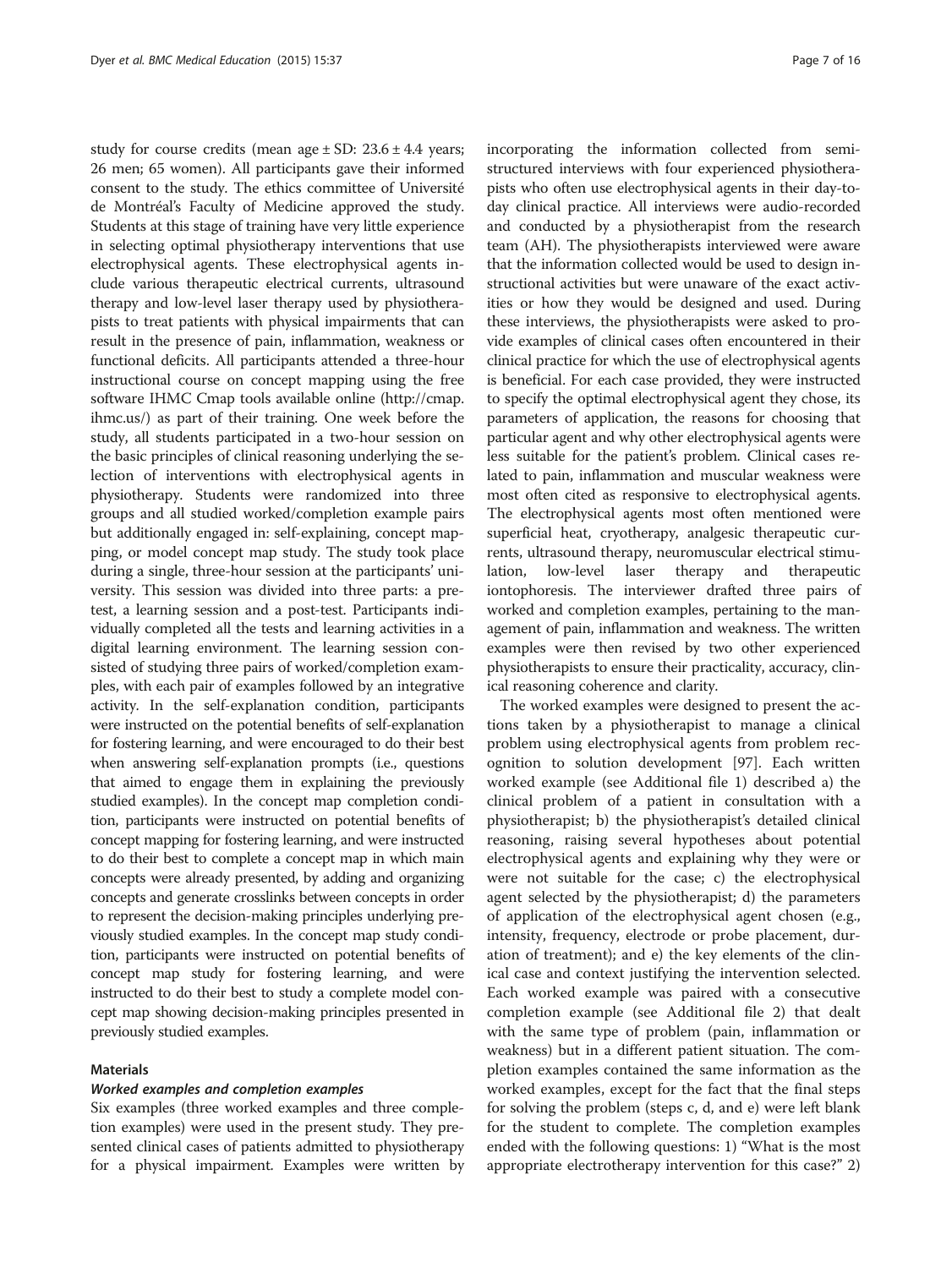"What are the optimal adjustment parameters for the electrophysical agent selected?" and 3) "What key characteristics of the case justify the intervention selected?"

#### Self-explanation sheets

For the self-explanation condition, three sheets were created, one for each worked/completion example pair (pain, inflammation and weakness). These sheets presented a question to prompt self-explanation about the worked/completion examples just studied and contained a text box with enough space for students to write out their explanation. For example, the question on the selfexplanation sheet for pain read as follows: "Considering the worked/completion example that you just studied, can you explain the underlying principles for choosing electrophysical agents to treat a patient with any painrelated problem?"

#### Concept maps

For the concept map completion condition, the first author created three incomplete concept maps using the free software IHMC Cmap tools available online [\(http://](http://cmap.ihmc.us/) [cmap.ihmc.us/](http://cmap.ihmc.us/)). These incomplete maps only presented concepts in boxes with rounded edges but did not present the links to explain the relationships between the concepts. The presented concepts were the main concepts of the decision-making processes used to select the electrophysical agents to treat problems associated with pain, inflammation or weakness, respectively. These concepts were similar to those provided in the worked and completion examples and were selected because of their relevance with respect to answering the specific question presented at the top of the map. The main question for the incomplete concept map relating to pain read as follows: "How do you choose a physical and electrophysical agent to treat a patient suffering from pain?" (see Additional file [3](#page-12-0)). The concepts presented were arranged to facilitate handling and organization into a complete concept map. These maps allowed students to generate more concepts, copy/paste concepts already shown, as well as generate and label crosslinks between the concepts and their relationships.

For the model concept map study condition, the first author created three model concept maps using the same software as for the incomplete maps. These maps presented visual diagrams of the decision-making processes used to select the electrophysical agents to treat problems associated with pain, inflammation or weakness, respectively. The model concept maps incorporated the information provided by the worked and completion examples. Each concept map was developed to answer a specific question, which was presented at the top of the map. The main question for the concept map relating to pain read as follows: "How do you choose a physical and

electrophysical agent to treat a patient suffering from pain?" (see Additional file [4\)](#page-12-0). The concept maps were drafted using a hierarchical technique with the most general concepts at the top and the more specific sub-concepts presented at the bottom. Concepts were presented in boxes with rounded edges and were connected by concept links. These links were presented by unidirectional arrow lines with a propositional statement to specify the nature of the relationships between the concepts.

# Test tasks

A pre-test and a post-test evaluated students' knowledge about the selection of physiotherapy interventions with electrophysical agents before and after the learning session, respectively. Each test evaluated conceptual knowledge and problem-solving skill. Both tests had the same format but presented different questions and tasks. Conceptual knowledge was measured with six multiple-choice questions with one correct answer (see Additional file [5](#page-12-0)). The maximum score was twelve points. Reliability of the conceptual knowledge pre-test and post-test was sufficient for group comparison ( $\alpha$  Cronbach = 0.61 and 0.62, respectively). Problem-solving skill was measured with four tasks, consisting of a short case scenario and the following questions for students to answer: 1) "What is the most appropriate electrotherapy intervention for this case?" (1 point); 2) "What are the optimal adjustment parameters for the electrophysical agent selected?" (2 points); and 3) "What key characteristics of the case justify the intervention selected?" (2 points) (see Additional file [6\)](#page-12-0). The maximum score was 20 points. Reliability of the problem-solving pretest and post-test was sufficient for group comparison (α Cronbach = 0.63 and 0.71, respectively). These tasks aimed to assess learners' capacity to carry out specific actions when attempting to solve a physiotherapy problem. These actions were: a) *solution development* by data analysis (i.e., extract the key features of the problem) and solution selection (i.e., select the most appropriate electrophysical agent), and b) solution implementation by applying a solution to a problem (i.e., parameterizing the selected electrophysical agent) [[97](#page-14-0)]. Performance on the post-test problem-solving tasks was used to measure near transfer performance. Therefore, the problems presented in the post-test had different surface features but a similar structure to the problems that were presented in the examples and completion problems. In order to determine the reliability of the scoring procedure, two independent raters unaware of the experimental procedure, scored approximately 10% of the data (i.e., 9 participants). The intra-class correlations coefficients (ICC) were 0.97 for the pre-test and 0.96 for the post-test. Because of these high correlations, the rest of the scoring was done by only one of the raters and this rater's scores were used in the analysis.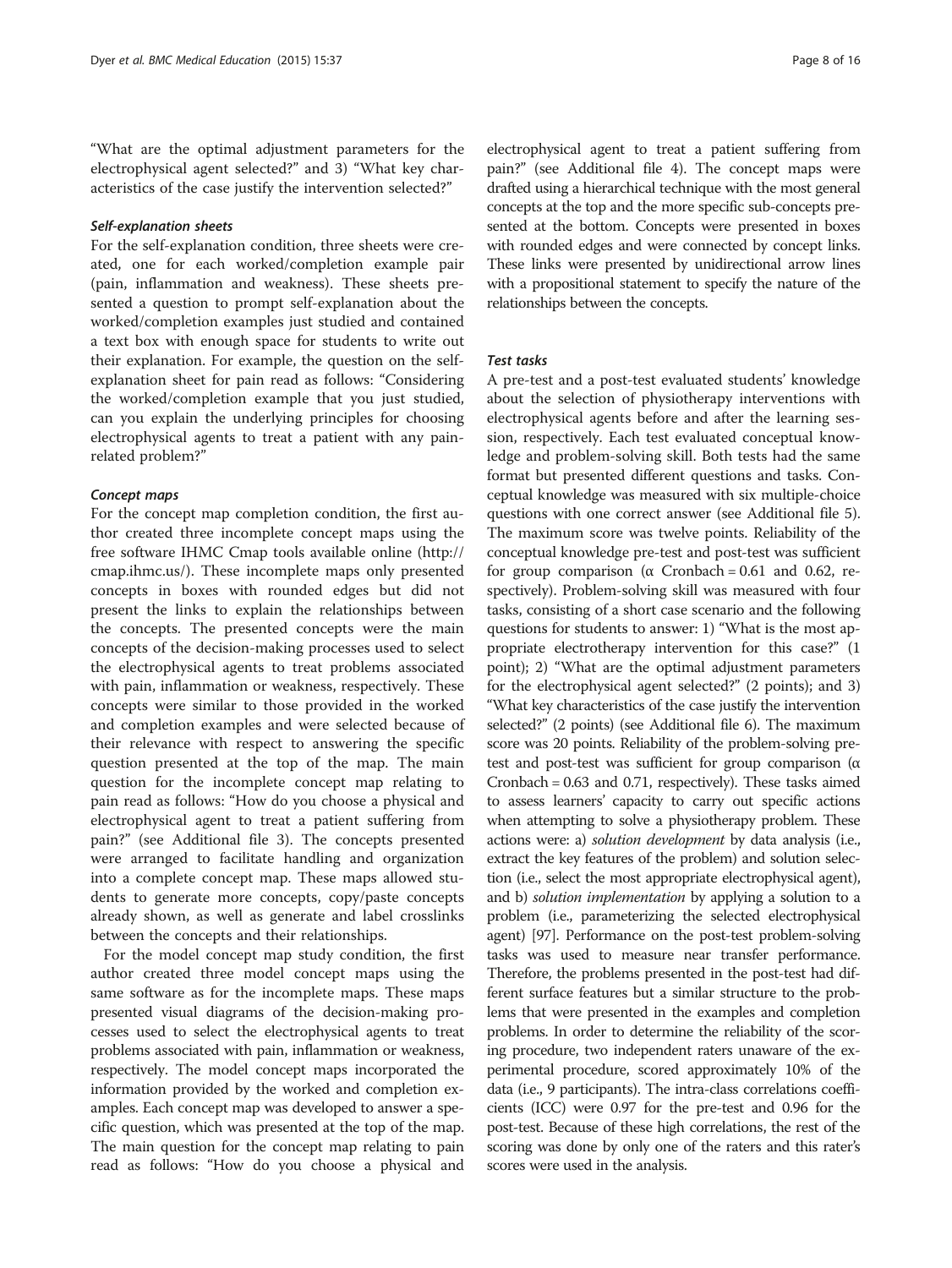#### Mental effort rating scale

The mental effort invested in the learning activities and the post-test was evaluated after each of the tasks with a nine-point subjective rating scale ranging from 1, which represented very, very low mental effort to 9, which represented very, very high mental effort. This scale, which was developed by Paas, (1992) is widely used in educational research [[4,](#page-13-0)[103](#page-14-0)]. Mental effort provides an indication of the cognitive load imposed by the task [[49,](#page-13-0)[104\]](#page-14-0).

#### Learning environment

The pre-test, post-test, worked/completion examples pairs, and experimental interventions (self-explanation prompts, concept map tools and model concept maps), and mental effort rating scales were presented to the participants within the Université de Montréal digital learning environment. This environment was designed based on the e-learning Moodle platform (version 2.5). All participants were familiar with this learning environment given that they had been using it regularly for over a year in other courses. Answers to tests and mental effort rating scales were entered into the learning environment and analyzed a posteriori.

# Experimental procedure

Figure 1 presents the experimental session that lasted three hours and twenty minutes, including rest breaks. After a 5-minute introduction on the procedure of the study, students had a maximum of thirty-five minutes to complete the pre-test and the associated mental effort rating which was followed by a 5-minute break. Participants then had to participate in three learning modules presented in random order, on pain, inflammation and weakness. Each module consisted of a worked example, a completion example and an additional integrative learning activity (self-explaining, concept map completion or model concept map study, depending on the assigned condition). Each worked example was presented for eight minutes with the following instructions: "You have 8 minutes to carefully study the following example. Later, you will have to complete a similar example by yourself." Each completion example was presented for ten minutes with the following instructions: "You have 10 minutes to carefully study the following example and answer the questions at the end." Students could refer back to the previous worked example while completing the completion example as many times as they wished. After each pair of worked/ completion examples, students had 15 minutes to participate in the integrative activity, depending on their randomly assigned condition. This activity involved 1) self-explaining the principles underlying the examples (self-explanation condition); 2) completing a concept map representing these principles from a sheet on which



key concepts were presented (concept mapping condition); or 3) studying a model concept map presenting these principles (concept map study condition). The participants then had to rate the mental effort they invested while studying the module. Students took a 5-minute break after completing each module. Then they had thirty-five minutes to complete the post-test, after which they again rated the mental effort invested in the test. The duration of each activity was pilot-tested with students from a previous cohort who did not participate in the present study.

# Data analysis

Problem-solving performance on the pre- and post-test was scored using the same procedure. For each question, a pre-determined checklist of acceptable responses and a scoring grid associated with these responses was used. This checklist was drafted by the physiotherapist who conducted the interviews with the expert physiotherapists, and was further reviewed and slightly revised by an experienced physiotherapy teacher. To verify random assignment, ANOVAs were conducted to compare participants' age and conceptual and problem-solving knowledge on the pre-test among the three conditions. To assess whether conceptual knowledge and problemsolving performance were correlated between the pre-test and the post-test, Pearson correlations were performed.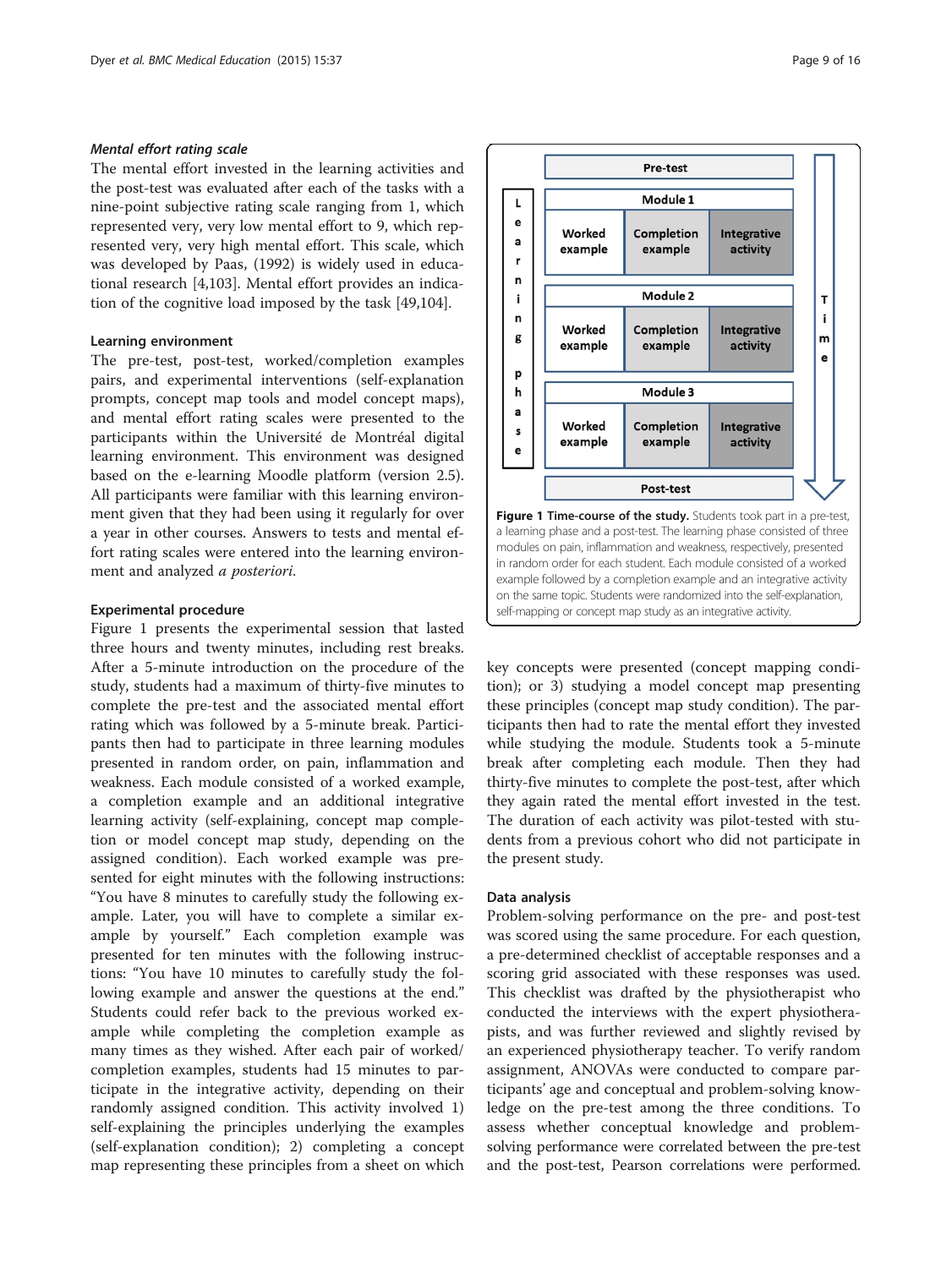To assess differences in learning outcomes of the three conditions, analyses of covariance (ANCOVAs) were conducted on the conceptual knowledge and problem-solving performance scores on the post-test, with pre-test conceptual knowledge and problem-solving performance as covariates, respectively. Lastly, to explore whether the conditions differentially affected cognitive load, an ANOVA on mental effort invested in the learning phase and on the post-test was conducted. When univariate effects were significant, Tukey post-hoc HSD analyses were performed. Spearman rank correlations were performed to assess correlation between the mental effort invested and performance for the post-test. Effect sizes were measured using partial  $\eta^2$  with .01, .06 and > .14 considered as weak, medium and large ef-fect sizes, respectively [\[105](#page-14-0)]. P values  $\leq .05$  were considered significant. Statistical analyses were performed using the Statistical Package for Social Science software (SPSS) (version 19 for Windows).

# Results

There were no significant differences between the selfexplanation, concept map completion and model concept map study conditions in age (F  $(2, 88) = .683$ ; P = .508), in conceptual knowledge  $(F (2, 88) = .028; P = .972)$ , or problem-solving performance  $(F (2, 88) = 2.481; P = .089)$ on the pre-test (see Table 1).

The conceptual knowledge on the post-test was correlated with conceptual knowledge on the pre-test  $(r = .21, )$  $P = .047$ ). Similarly, problem-solving performance was correlated between the post-test and the pre-test  $(r = .24, ...)$  $P = .020$ ). Because of these correlations, conceptual and problem-solving knowledge on the pre-test were considered to be covariates when assessing the effect of the condition on conceptual knowledge and problem-solving performance on the post-test. The ANCOVA with conceptual knowledge as the covariate on the pre-test showed a significant medium condition effect on conceptual knowledge on the post-test (F  $(2, 87) = 6.656$ ,  $P = .002$ , η2 = .133) and the ANCOVA with problem-solving performance on the pre-test as the covariate showed a medium condition effect on problem-solving performance  $(F (2, 87) = 3.984, P = .022, \eta2 = .084)$ . Conceptual knowledge on the post-test in the model concept map

study condition was higher than in the self-explanation (Tukey HSD,  $P = .008$ ) and concept map completion  $(P=.006)$  conditions (see Table 1). Conceptual knowledge was not significantly different between the selfexplanation and concept map completion conditions  $(P=.994)$ . Problem-solving performance on the posttest in the self-explanation condition was higher than in the model concept map study  $(P=.038)$  and the concept map completion  $(P=.008)$  conditions. Problemsolving performance on the post-test was not significantly different between the concept map completion and model concept map study conditions  $(P=.821)$ .

There was a large main learning condition effect on the mean mental effort invested during the learning activity (ANOVA, F  $(2, 88) = 7.68$ ,  $P = .001$ ;  $n2 = .149$ ). The mean mental effort invested in the model concept map study condition was lower than in the concept map completion (Tukey HSD,  $P = .001$ ) and self-explanation conditions ( $P = .015$ ) (see Table [2\)](#page-10-0). There was no significant difference in the mental effort invested between the concept map completion and self-explanation conditions  $(P=.649).$ 

There was a significantly large condition effect on the mental effort invested in the post-test  $(F (2, 88) = 11.785,$  $P < .001$ ,  $\eta$ 2 = .211). The mental effort invested in the posttest for the self-explanation condition was lower than in the concept map completion  $(P < .001)$  and model concept map study  $(P=.03)$  conditions (see Table [2](#page-10-0)). The mental effort invested in the post-test was not significantly different between the concept map completion and model concept map study conditions  $(P=.060)$ . The mental effort invested in the post-test was negatively correlated with global performance (conceptual knowledge and problem-solving) on the post-test in the selfexplanation ( $r = -.527$ ,  $P = .003$ ), concept map completion (r =  $-.482$ , P = .007) and model concept map study  $(r = -.665, P < .001)$  conditions.

# **Discussion**

In this study, learners studying worked/completion examples pairs were additionally engaged in selfexplanation, concept map completion or model concept map study to deepen their understanding and

|  |  |  |  |  | Table 1 Mean performance (SD) on the pre-test and post-test expressed as a percentage of the maximum score |  |  |  |  |  |
|--|--|--|--|--|------------------------------------------------------------------------------------------------------------|--|--|--|--|--|
|--|--|--|--|--|------------------------------------------------------------------------------------------------------------|--|--|--|--|--|

|                                 |                    | a) Self-<br>explanation | b) Concept<br>mapping | c) Concept<br>map study | Tukey post-hoc HSD |           |           |
|---------------------------------|--------------------|-------------------------|-----------------------|-------------------------|--------------------|-----------|-----------|
|                                 |                    |                         |                       |                         | $P_{a-b}$          | $P_{a-c}$ | $P_{b-c}$ |
| <b>Pre-test</b> (% max. score)  | Concept. knowledge | 48.89 (16.91)           | 49.44 (17.77)         | 50.00 (20.18)           |                    |           |           |
|                                 | Problem-solving    | 41.27 (9.30)            | 35.37 (9.95)          | 37.95 (11.44)           |                    |           |           |
| <b>Post-test</b> (% max. score) | Concept. knowledge | 52.78 (17.00)           | 52.22 (21.77)         | 68.82 (21.83)           | .994               | .008      | .006      |
|                                 | Problem-solving    | 63.16 (16.02)           | 50.98 (13.60)         | 53.34 (16.37)           | .008               | .038      | .821      |

Concept. knowledge: Conceptual knowledge.  $P_{a-b}$ ,  $P_{a-c}$ ,  $P_{b-c}$ : P values for comparisons between self-explanation and concept mapping, self-explanation versus concept map study and concept-mapping versus concept map study, respectively. **P** values < .05 are in bold.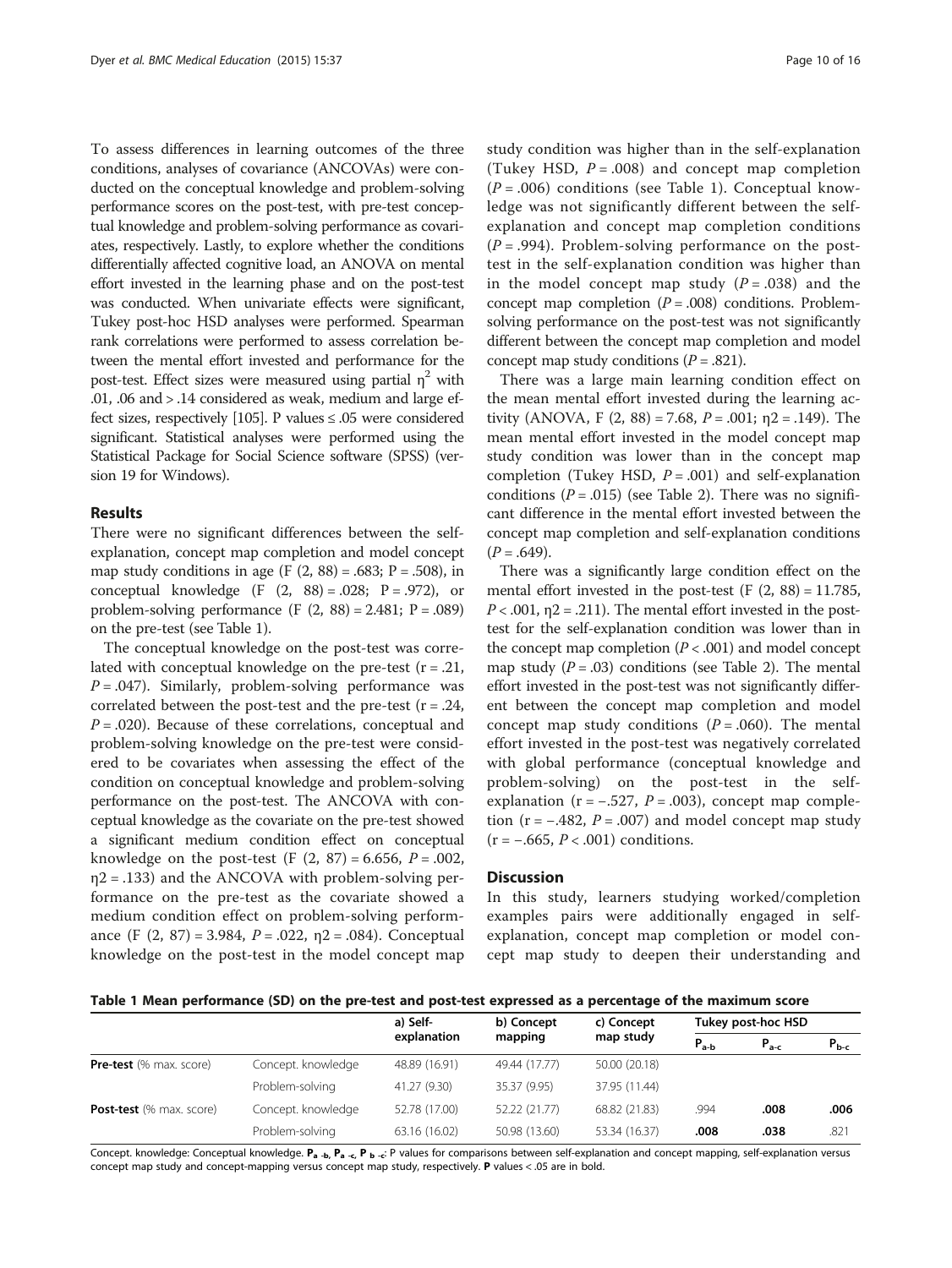|                |                             | a) Self-<br>explanation | b) Concept<br>mapping | c) Concept map<br>study | Tukey post-hoc HSD |                  |          |
|----------------|-----------------------------|-------------------------|-----------------------|-------------------------|--------------------|------------------|----------|
|                |                             |                         |                       |                         | $P_{a-b}$          | $P_{\text{a-c}}$ | $P_{bc}$ |
| Learning phase | Mental effort ( $max = 9$ ) | 6.70(0.86)              | 6.92(0.79)            | 6.02(1.13)              | .649               | .015             | .001     |
| Post-test      | Mental effort ( $max = 9$ ) | 5.90(0.92)              | 7.07 (0.83)           | 6.52(1.03)              | .001               | .030             | .060     |

<span id="page-10-0"></span>

| Table 2 Mean mental effort invested (SD) in the learning activity and in the post-test for the three learning conditions |  |  |  |
|--------------------------------------------------------------------------------------------------------------------------|--|--|--|
|--------------------------------------------------------------------------------------------------------------------------|--|--|--|

Pa -b, Pa -c, P b -c: P values for comparisons between self-explanation and concept mapping, self-explanation versus concept map study and concept-mapping versus concept map study, respectively. **P** values  $< .05$  are in bold.

knowledge of physiotherapy intervention and to promote meaningful learning. This study aimed to investigate which of these additional activities would be best for improving conceptual knowledge and problem-solving skills. It was expected that the self-explanation and concept map study activities would be most effective in fostering problem-solving skills and conceptual knowledge, respectively.

Consistent with our hypothesis, learners who selfexplained outperformed those who engaged in concept map completion and concept map study on post-test problem solving, and students who studied concept maps outperformed those in the other two conditions on the conceptual knowledge post-test. During the posttest, students in the self-explanation condition had to invest less mental effort than those in the concept map study and concept map completion conditions. This suggests that the cognitive schemas that students in the self-explanation condition acquired (i.e., learning outcomes) were more efficient [[103](#page-14-0)]: they allowed for better problem solving with less investment of mental effort on the test. When considering efficiency in terms of the learning process, the concept map study condition was most efficient: students in this condition invested less mental effort than those in the other two conditions, while acquiring more conceptual knowledge.

The increased problem-solving performance among students who self-explained demonstrates that selfexplanation leads to a better *understanding* of the principles behind the solution steps demonstrated in the worked examples (i.e., understanding the how and why of these steps). Self-explanation allows them to perform more efficiently (i.e., with less effort) on novel problems. These results are in accordance with previous studies showing the effectiveness of self-explanation in fostering transfer of learning of problem-solving skills among learners studying worked out examples [[35,](#page-13-0)[66\]](#page-14-0). These studies compared learning with worked examples with and without prompts to promote self-explanation. Moreover, some evidence suggests that self-explanation promotes more learning than instructional explanation [[106\]](#page-15-0). However, integrating instructional explanations into learning via self-explanations has a positive effect on learning [[71](#page-14-0)]. An interesting aspect is the fact that learners who self-explained benefitted from this activity without any prior training in self-explanation. This

shows potential for educational practice, as only short instruction on why self-explaining is useful, combined with prompting self-explanations, fostered meaningful learning. One can hypothesize that prior self-explanation training might promote learning even further. To the best of our knowledge, the present study is the first to compare the effects of providing self-explanation to other additional integrative learning activities that promote meaningful learning in example-based learning with worked examples.

Self-explaining did not foster conceptual knowledge; however; conceptual knowledge was improved by concept map study. Since these maps provided a meaningful outline of the concepts pertaining to physiotherapy intervention knowledge, it might have helped students to incorporate in-depth concepts into their schemas compared to the other conditions, where this information was lacking or had to be generated by the students. In this respect, one should note that complete and incomplete concept maps provided more information than self-explanation. Therefore, care should be taken when interpreting these results since rote memorization of the information presented in maps might have accounted for the higher conceptual knowledge in the concept map study condition compared to the self-explanation condition. Studying these maps even lowered the cognitive load compared to other conditions. This is consistent with previous findings that showed the potential of concept map study in improving recall performance [\[85-89](#page-14-0)]. Concept maps may facilitate learning by summarizing the information [\[83\]](#page-14-0). When compared to text summaries, concept maps can be reviewed more quickly, allowing learners to review the information several times within a fixed time period [\[83](#page-14-0)]. By presenting models, concepts and links in an organized way, concept maps chunk the information, allow learners to manage and assimilate a large amount of information [[82\]](#page-14-0). Our results are also consistent with a previous review reporting more evidence on the effects of map study in improving recall than transfer performance [\[83\]](#page-14-0). This suggests that conceptual knowledge may be necessary, but not sufficient to guide problem solving, for which strategy knowledge (i.e., understanding how to handle a task and why one approach is more effective for a certain problem type than another) is crucial. By directly comparing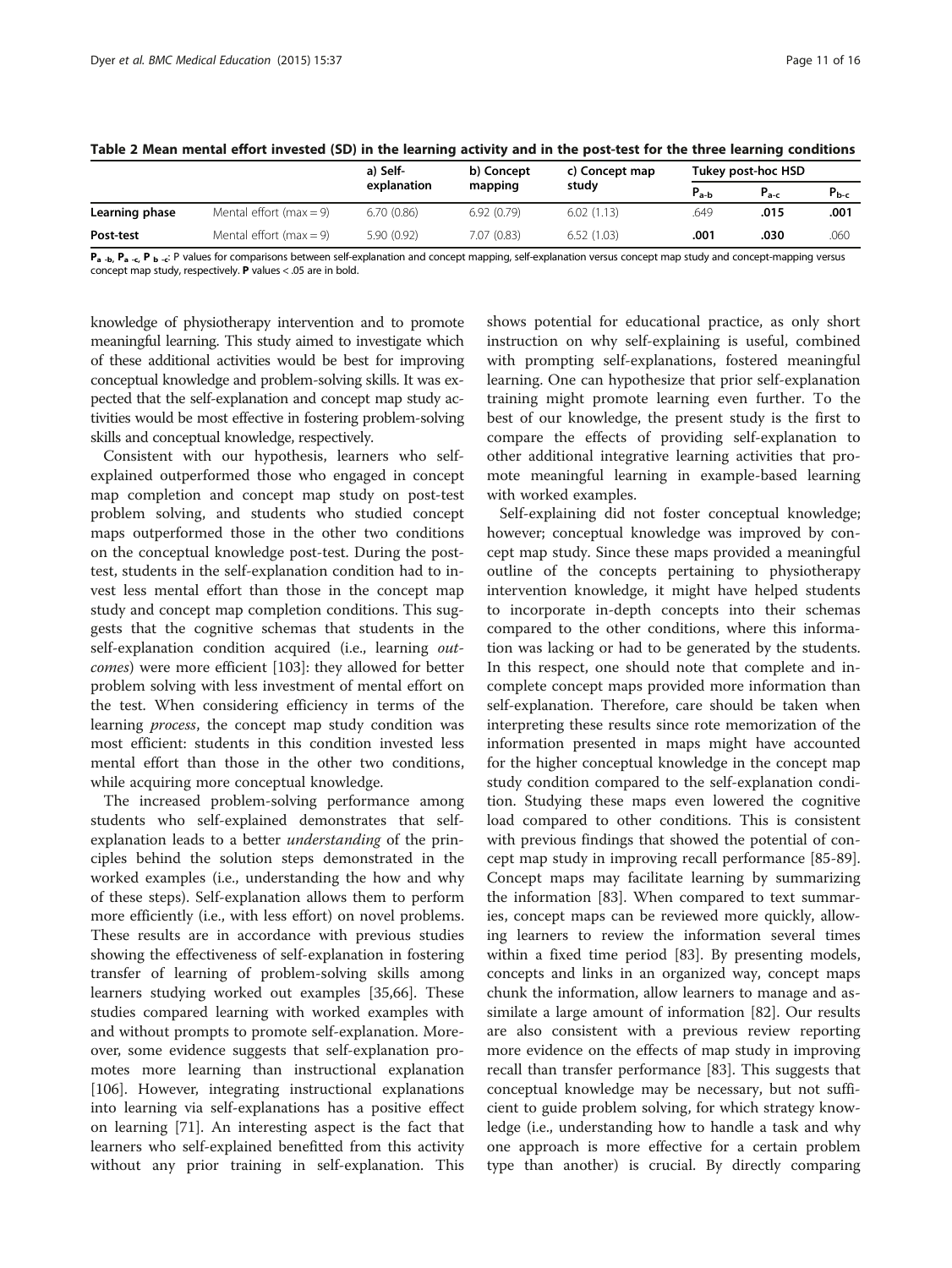these conditions, the present study provided further insight on the potential of concept map study to foster conceptual knowledge when compared to selfexplanation and concept mapping. Moreover, this raises the question as to whether, in example-based learning, the combination of self-explanation and concept map study could promote learning more than the addition of each of these integrative activities alone. In light of present results, one can hypothesize that additionally providing selfexplanations of principles presented in examples followed by the study of a model concept map presenting these principles might foster both problem-solving skills and conceptual knowledge. Future studies should address the effects of combining these integrative learning activities on clinical reasoning skills of learners engaged in examplebased learning.

Concept mapping was not very effective for acquiring problem-solving or conceptual knowledge. One main difference with concept map study is that it involves several other cognitive processes: concept mapping involves the assessment of concept inclusivity and specificity, the incorporation of lower-order concepts under high-order concepts and integrative reconciliation to establish links between differentiated concepts [[77,80,81\]](#page-14-0). This in itself could have distracted learners from the main learning task, that is, it may have put a significant extraneous (i.e., ineffective) load on working memory, at the expense of learning. Notably, the self-explanation activity generated a comparable level of mental effort but led to better learning compared to the concept mapping condition. It was expected that the self-explanation condition would generate a substantial amount of cognitive load when considering all the cognitive processes involved in this activity. However, these processes would be expected and were relevant for learning. Moreover, it is worth noting that only a single measure of cognitive load, that is, self-reported mental effort invested [\[107\]](#page-15-0), was used in this study. This measure can reliably assess experienced cognitive load, and is often used in cognitive load research because it provides relevant information in combination with learning outcome measures [\[104,](#page-14-0)[108](#page-15-0)]. One drawback of this measure, however, is that it does not pinpoint which processes imposed the reported cognitive load. Attempts have been made to distinguish this among the different types of load [\[109](#page-15-0)], although there is not enough conclusive empirical evidence to accurately assess the different types of load. Other options for cognitive load measurement that would not rely on subjective ratings, would be to use objective and continuous measures of cognitive load, such as response times during dual-task performance [[108\]](#page-15-0), or neuroimaging and electrophysiological techniques [[108,110\]](#page-15-0).

Another technique that could provide more insight into the processes that impose cognitive load would be

to use eye-tracking measures while students study in the learning environment. Process-tracing data from log files, verbal reports (i.e., think-aloud), or eye-tracking would provide more insight into students' cognitive processes, interactions within the learning environment, and their level of engagement during learning activities which we do not have at the moment. For instance, think-aloud protocols could have provided information on other explanations that students may have considered before they typed in their answer. All three types of data processing could have allowed us to investigate how often learners switched between the worked and completion examples (which they were allowed to do) and whether the number of switches is positively or negatively related to their learning outcomes. Also, in studies such as the present one where learners received three worked/completion example pairs, eye tracking might reveal evidence of skill acquisition during the learning phase. For instance, a recent eye-tracking study of example-based learning in a digital learning environment [[111\]](#page-15-0) showed that there were differences between novice and advanced learners in what material they paid attention to. So although these techniques are costly in terms of the time required for data collection and data analysis, now that the effects on learning have been established, it would be interesting to use process-tracing techniques in future studies to investigate the mechanisms through which these effects come about, in more detail.

In this study, meaningful learning of intervention knowledge, that is clinical reasoning in the selection of intervention with electrophysical agents, was assessed by problem-solving skills. Moreover, conceptual knowledge was also assessed because it can influence clinical reasoning. Among the limitations of the study, one should note that the conceptual knowledge and problemsolving test involved different types of retrieval. Since the open-ended questions of problem-solving test involved more active and in depth recall than the multiple-choice questions of the conceptual knowledge test, results could possibly be, at least partly, attributed to a difference in the types of recall fostered by learning activities. When considering present results, one can hypothesize that self-explanation and concept map completion could have fostered in-depth and superficial retrieval, respectively. A limitation related to the problem-solving test is the fact that it assessed only one subset of problemsolving skills. Two problem-solving actions were measured, that is, solution development and solution implementation. When considering May and Newman's model, some important problem-solving actions such as problem analysis and data management were not specifically assessed [\[97](#page-14-0)]. Moreover, the study did not specifically assess the strategic and teleological knowledge that contributes to intervention knowledge and problem-solving skills. Future studies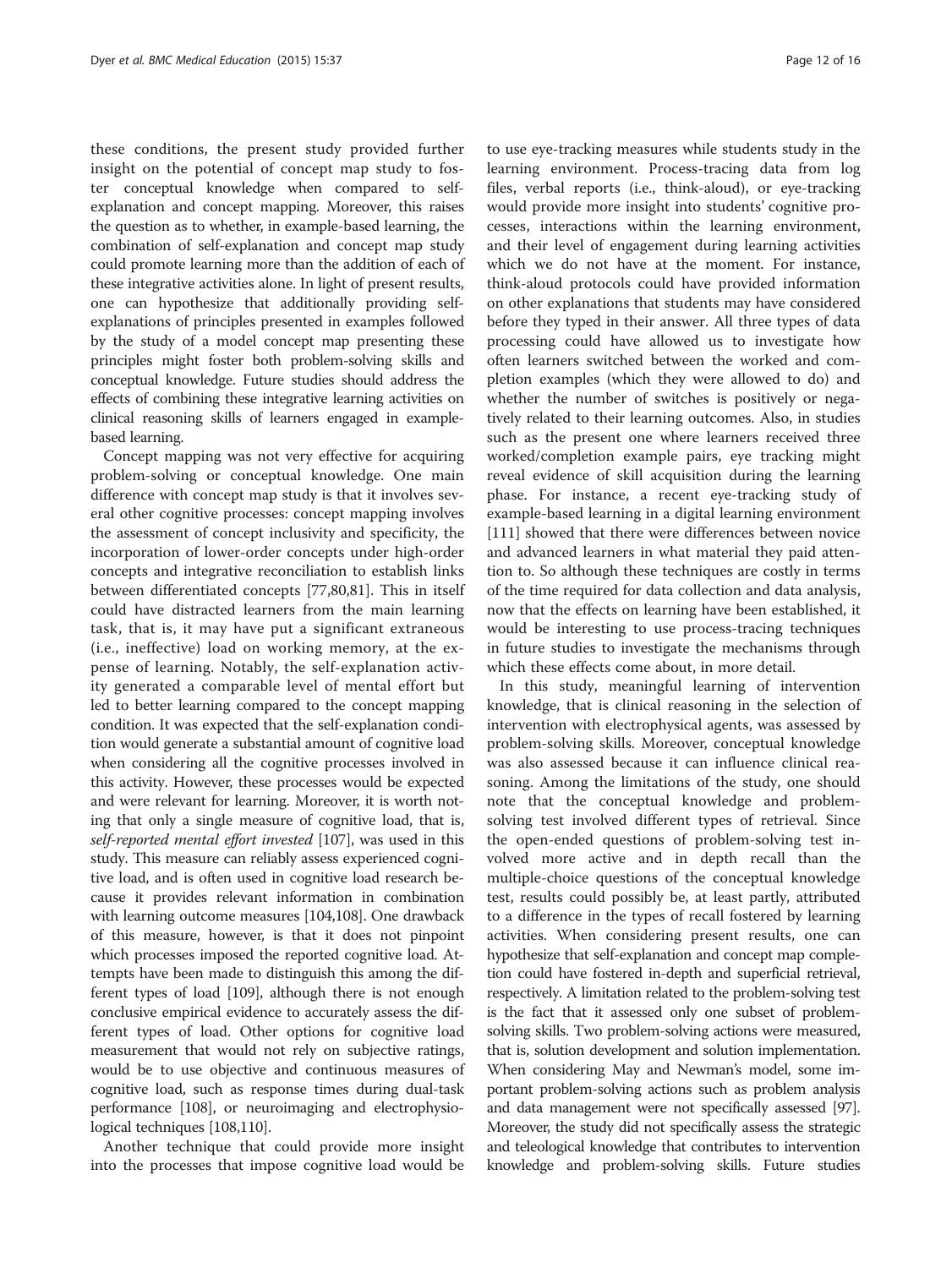<span id="page-12-0"></span>should investigate which of the different types of knowledge involved in problem-solving are fostered by example-based learning.

Some limitations of the study are related to its external validity and the extent to which these results would apply in other domains and real-world educational settings. One should note that results are in accordance with those found in various domains showing that selfexplanation and concept map study are useful strategies to foster problem-solving skills and conceptual knowledge, respectively [[65,83](#page-14-0)]. This is an argument in favor of the hypothesis that similar results are likely to be found in other domains. In this study, learning activities were used in a single learning session and for a limited time of exposure. These experimental conditions are not representative of real-world learning environments, in which learners are often engaged in activities with more repetitive exposure and for longer periods of time than in the present study. However, given the benefits gained in a short learning session, one can expect that repeated and longer exposure to these activities would have produced greater overall learning effects. For instance, repeated self-explanation, once a week for three weeks, has been shown to improve retention and transfer in medical students [[73\]](#page-14-0). Most studies using concept mapping as a learning tool have assessed their effects when concept mapping is used over a certain period of time [[77\]](#page-14-0). For example, creating a concept map over the course of a semester was found to improve critical thinking in nurses [\[77\]](#page-14-0). Similarly, studying an expert concept map over a one-week period improved knowledge among resident physicians [[91\]](#page-14-0). It is possible that short-duration exposure to learning activities would have impacted concept mapping more than self-explanation or concept map study. It is possible that concept mapping will impose lower extraneous load and becomes more useful for learning once students gain prior knowledge, so over longer learning periods, concept mapping may become more effective. Future studies should compare these activities in conditions that are representative of real-world learning environments.

This study assessed near-transfer but not far-transfer of problem-solving. When considering example-based learning with worked examples, it can be expected that adding self-explanation, in particular, would promote far transfer [[66\]](#page-14-0). However, other evidence suggests that studying model concept maps as advanced organizers can foster far transfer [\[112](#page-15-0)-[114](#page-15-0)]. Although concept mapping can promote near transfer in health profession education [\[54,92,93\]](#page-14-0), no evidence suggests that it can provide an advantage over other learning activities in fostering far transfer. Future studies should compare the effects of self-explanation, concept mapping and concept map study on the ability of learners to solve problems

that are more varied than those studied here and to examine the effect that self-explanation has on post-tests that are delayed over a few days or weeks. Such studies would be relevant in assessing whether sustained learning occurs and would be more representative of realworld learning environments.

# Conclusions

Additional self-explanation after completing worked/ completion example pairs produces better performance on immediate near-transfer than additional self-mapping or concept map study. Additional study of a model concept map after completing worked/completion example pairs produces better performance on an immediate conceptual knowledge test than additional self-explanation or self-mapping. Future studies should compare the long-term effects on performance on a far-transfer test of repeated self-explanation, self-mapping and concept map study of clinical reasoning skills.

#### Additional files

[Additional file 1:](http://www.biomedcentral.com/content/supplementary/s12909-015-0308-3-s1.docx) Worked example on inflammation. Worked example presenting the actions taken by a physiotherapist to manage a clinical problem associated with inflammation using electrophysical agents from problem recognition to solution development.

[Additional file 2:](http://www.biomedcentral.com/content/supplementary/s12909-015-0308-3-s2.docx) Completion example on pain. Completion example presenting the actions taken by a physiotherapist to manage a clinical problem associated with pain using electrophysical agents in which the final steps for solving the problem are left blank and replaced by questions for the student to answer.

[Additional file 3:](http://www.biomedcentral.com/content/supplementary/s12909-015-0308-3-s3.jpeg) Incomplete concept map on pain. Incomplete concept map presenting the main concepts of the decision-making processes used to select the electrophysical agents to treat problems associated with pain. TENS: Transcutaneous electrical nerve stimulation.

[Additional file 4:](http://www.biomedcentral.com/content/supplementary/s12909-015-0308-3-s4.jpeg) Concept map on pain. Concept map presenting the main concepts of the decision-making processes used to select the electrophysical agents to treat problems associated with pain. TENS: Transcutaneous electrical nerve stimulation; Diadynamic; Diadynamic current; US: Ultrasound therapy; LASER: Low level laser therapy.

[Additional file 5:](http://www.biomedcentral.com/content/supplementary/s12909-015-0308-3-s5.docx) Multiple-choice questions.

[Additional file 6:](http://www.biomedcentral.com/content/supplementary/s12909-015-0308-3-s6.docx) Questions of transfer tests.

#### Competing interests

The authors declare that they have no competing interests.

#### Authors' contributions

JOD helped prepare the participants for the study, carried out the experiments, collected and analyzed the data, and drafted the manuscript. AH helped prepare the material for the experiments, analyze the data and draft the manuscript. KMT helped prepare the material for the experiments and analyze the data. BC helped design the experiments. SM helped design the experiments, analyze the data and draft the manuscript. TVG helped design the experiments, analyze the data and draft the manuscript. All authors read, edited, and approved the final manuscript.

#### Acknowledgements

The authors are grateful to the participants for their cooperation and wish to express gratitude to Stéphane Boutin for his technical assistance. Joseph-Omer Dyer was supported by a grant from the Centre de pédagogie appliquée aux sciences de la santé (CPASS) of the Faculté de médecine of Université de Montréal.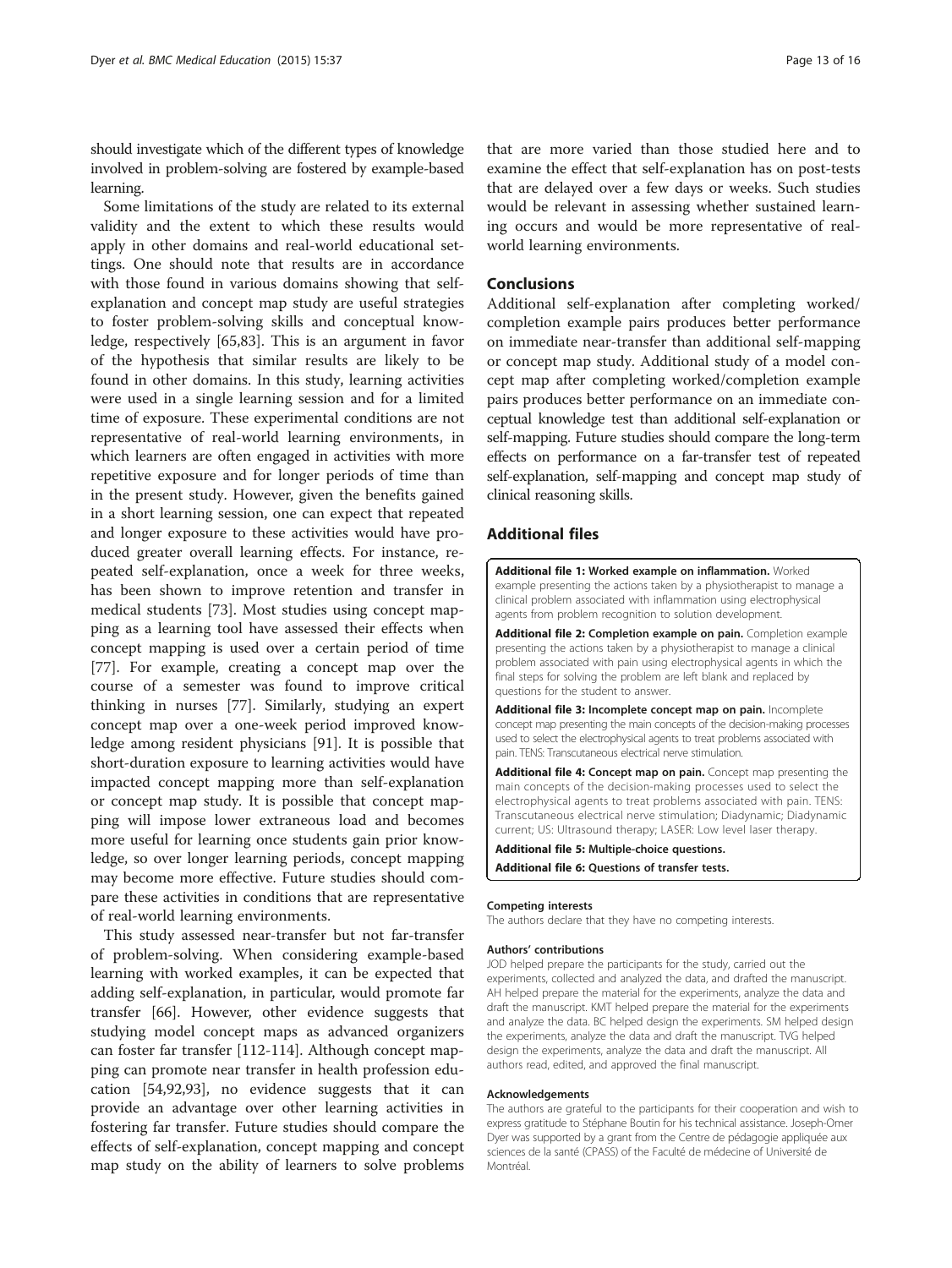#### <span id="page-13-0"></span>Author details

<sup>1</sup>School of Rehabilitation, Faculty of Medicine, Université de Montréal, P.O. Box 6128Station Centre-Ville, Montreal, QC H3C 3J7, Canada. <sup>2</sup>Centre de pédagogie appliquée aux sciences de la santé (CPASS), Université de Montréal, Montréal, QC, Canada. <sup>3</sup>Centre for Interdisciplinary Research in Rehabilitation of Greater Montreal (CRIR), Montreal, QC, Canada. <sup>4</sup>Department of Neurology, Montreal General Hospital, Montreal, QC, Canada. <sup>5</sup>Institute of Medical Education Research Rotterdam, Erasmus Medical Center, Rotterdam, The Netherlands. <sup>6</sup>Department of Psychology, Erasmus University Rotterdam, Rotterdam, The Netherlands.

#### Received: 22 July 2014 Accepted: 13 February 2015 Published online: 07 March 2015

#### References

- 1. Higgs J. Clinical Reasoning in the Health Professions. Churchill Livingstone: Elsevier; 2008.
- Linn A, Khaw C, Kildea H, Tonkin A. Clinical reasoning a guide to improving teaching and practice. Aust Fam Physician. 2012;41(1–2):18–20.
- 3. Mattingly C. What is clinical reasoning? Am J Occup Ther. 1991;45(11):979–86.
- 4. Boekhout P, van Gog T, van de Wiel MW, Gerards-Last D, Geraets J. Example-based learning: effects of model expertise in relation to student expertise. Br J Educ Psychol. 2010;80(Pt 4):557–66.
- 5. Stark R, Kopp V, Fischer MR. Case-based learning with worked examples in complex domains: two experimental studies in undergraduate medical education. Learn Instr. 2011;21(1):22–33.
- 6. Renkl A. Learning from worked-out examples: a study on individual differences. Cognit Sci. 1997;21(1):1–29.
- 7. Atkinson RK, Renkl A, Merrill MM. Transitioning from Studying Examples to Solving Problems: Effects of Self-Explanation Prompts and Fading Worked-out Steps, vol. 95. Washington DC, ETATS-UNIS: American Psychological Association; 2003.
- 8. Pudelko B, Young M, Vincent-Lamarre P, Charlin B. Mapping as a learning strategy in health professions education: a critical analysis. Med Educ. 2012;46(12):1215–25.
- 9. Renkl A. Toward an instructionally oriented theory of example-based learning. Cognit Sci. 2014;38(1):1–37.
- 10. Kolodner JL. Educational implications of analogy. A view from case-based reasoning. Am Psychol. 1997;52(1):57–66.
- 11. Kochen M. How clinicians recall experiences. Methods Inf Med. 1983;22(2):83–6.
- 12. van Gog T, Rummel N. Example-based learning: Integrating cognitive and social-cognitive research perspectives. Educ Psychol Rev. 2010;22(2):155–74.
- 13. Bandura A. Social Learning Theory. Englewood Cliffs, N.J: Prentice Hall; 1977.
- 14. Atkinson RK, Derry SJ, Renkl A, Wortham D. Learning from examples: instructional principles from the worked examples research. Rev Educ Res. 2000;70(2):181–214.
- 15. Bjerrum AS, Hilberg O, van Gog T, Charles P, Eika B. Effects of modelling examples in complex procedural skills training: a randomised study. Med Educ. 2013;47(9):888–98.
- 16. Cutrer WB, Sullivan WM, Fleming AE. Educational strategies for improving clinical reasoning. Curr Probl Pediatr Adolesc Health Care. 2013;43(9):248–57.
- 17. Custers EJ, Regehr G, Norman GR. Mental representations of medical diagnostic knowledge: a review. Acad Med. 1996;71(10 Suppl):S55–61.
- 18. Charlin B, Tardif J, Boshuizen HP. Scripts and medical diagnostic knowledge: theory and applications for clinical reasoning instruction and research. Acad Med. 2000;75(2):182–90.
- 19. Charlin B, Boshuizen HP, Custers EJ, Feltovich PJ. Scripts and clinical reasoning. Med Educ. 2007;41(12):1178–84.
- Wood D, Bruner JS, Ross G. The role of tutoring in problem solving. J Child Psychol Psychiatry. 1976;17(2):89–100.
- 21. Chang A, Chou CL, Teherani A, Hauer KE. Clinical skills-related learning goals of senior medical students after performance feedback. Med Educ. 2011;45(9):878–85.
- 22. Bowen JL. Educational strategies to promote clinical diagnostic reasoning. N Engl J Med. 2006;355(21):2217–25.
- 23. Bordage G. Elaborated knowledge: a key to successful diagnostic thinking. Acad Med. 1994;69(11):883–5.
- 24. Auclair F. Problem formulation by medical students: an observation study. BMC Med Educ. 2007;7:16.
- 25. Fleming SM, Lau HC. How to measure metacognition. Frontiers in Human Neuroscience. [Review]. 2014 2014-July-15;8. [http://www.ncbi.nlm.nih.gov/](http://www.ncbi.nlm.nih.gov/pmc/articles/PMC4097944/) [pmc/articles/PMC4097944/](http://www.ncbi.nlm.nih.gov/pmc/articles/PMC4097944/)
- 26. Graber Mark L. Educational Strategies to Reduce Diagnostic Error: Can you teach this stuff? vol. 14. Heidelberg: ALLEMAGNE: Springer; 2009.
- 27. Davis DA, Mazmanian PE, Fordis M, Van Harrison RR, Thorpe KE, Perrier L. Accuracy of physician self-assessment compared with observed measures of competence: a systematic review. JAMA. 2006;296(9):1094–102.
- 28. Mamede S, van Gog T, Moura AS, de Faria RM, Peixoto JM, Rikers RM, et al. Reflection as a strategy to foster medical students' acquisition of diagnostic competence. Med Educ. 2012;46(5):464–72.
- 29. Mamede S, van Gog T, Sampaio AM, de Faria RM, Maria JP, Schmidt HG. How can students' diagnostic competence benefit most from practice with clinical cases? The effects of structured reflection on future diagnosis of the same and novel diseases. Acad Med. 2014;89(1):121-7.
- 30. Renkl A, Atkinson RK, Maier UH, Staley R. From example study to problem solving: smooth transitions help learning. J Exp Educ. 2002;70(4):293–315.
- 31. Chi MTH, Bassok M, Lewis MW, Reimann P, Glaser R. Self-explanations: how students study and use examples in learning to solve problems. Cognit Sci. 1989;13(2):145–82.
- 32. Trafton JG, Reiser BJ. The Contribution of Studying Examples and Solving Problems to Skill Acquisition, Proceedings of the 15th Annual Conference of the Cognitive Science Society. Hillsdale: Lawrence Erlbaum Associates, Inc; 1993. p. 1017–22. ISBN : 0-8058-1487-6; ISSN : 1047-1316.
- 33. Mwangi W, Sweller J. Learning to solve compare word problems: the effect of example format and generating self-explanations. Cogn Instr. 1998;16(2):173–99.
- 34. Sweller J, Cooper GA. The use of worked examples as a substitute for problem solving in learning algebra. Cogn Instr. 1985;2(1):59–89.
- 35. Atkinson RK, Renkl A, Merrill MM. Transitioning from studying examples to solving problems: effects of self-explanation prompts and fading worked-out steps. J Educ Psychol. 2003;95(4):774–83.
- 36. LeFevre J-A, Dixon P. Do written instructions need examples? Cogn Instr. 1986;3(1):1–30.
- 37. Paas F, van Gog T. Optimising worked example instruction: different ways to increase germane cognitive load. Learn Instr. 2006;16(2):87–91.
- 38. van Gog T, Paas F, van Merriënboer JG. Process-oriented worked examples: improving transfer performance through enhanced understanding. Instr Sci. 2004;32(1–2):83–98.
- 39. Rummel N, Spada H. Learning to collaborate: an instructional approach to promoting collaborative problem solving in computer-mediated settings. J Learn Sci. 2005;14(2):201–41.
- 40. Kopp V, Stark R, Fischer MR. Fostering diagnostic knowledge through computer-supported, case-based worked examples: effects of erroneous examples and feedback. Med Educ. 2008;42(8):823–9.
- 41. Kopp V, Stark R, Heitzmann N, Fischer MR. Self-regulated learning with case-based worked examples: effects of errors. Eval Res Educ. 2009;22(2):107–19.
- 42. Kopp V, Stark R, Kuhne-Eversmann L, Fischer MR. Do worked examples foster medical students' diagnostic knowledge of hyperthyroidism? Med Educ. 2009;43(12):1210–7.
- 43. Zhu X, Simon HA. Learning mathematics from examples and by doing. Cogn Instr. 1987;4(3):137–66.
- 44. VanLehn K. Rule-learning events in the acquisition of a complex skill: an evaluation of cascade. J Learn Sci. 1999;8(1):71–125.
- 45. Sweller J. Cognitive load during problem solving: effects on learning. Cognit Sci. 1988;12(2):257–85.
- 46. Sweller J. Element interactivity and intrinsic, extraneous, and germane cognitive load. Educ Psychol Rev. 2010;22(2):123–38.
- 47. Kalyuga S. Cognitive load theory: how many types of load does it really need? Educ Psychol Rev. 2011;23(1):1–19.
- 48. Cooper G, Sweller J. Effects of schema acquisition and rule automation on mathematical problem-solving transfer. J Educ Psychol. 1987;79(4):347–62.
- 49. Paas FGWC. Training strategies for attaining transfer of problem-solving skill in statistics - a cognitive-load approach. J Educ Psychol. 1992;84(4):429–34.
- 50. Van Merriënboer JJG, Paas FGWC. Automation and schema acquisition in learning elementary computer programming: implications for the design of practice. Comput Hum Behav. 1990;6(3):273–89.
- 51. Sweller J, Ayres P, Kalyuga S. The Worked Example and Problem Completion Effects. In: Cognitive Load Theory, vol. Volume 1. New York: Springer; 2011. p. 99–109.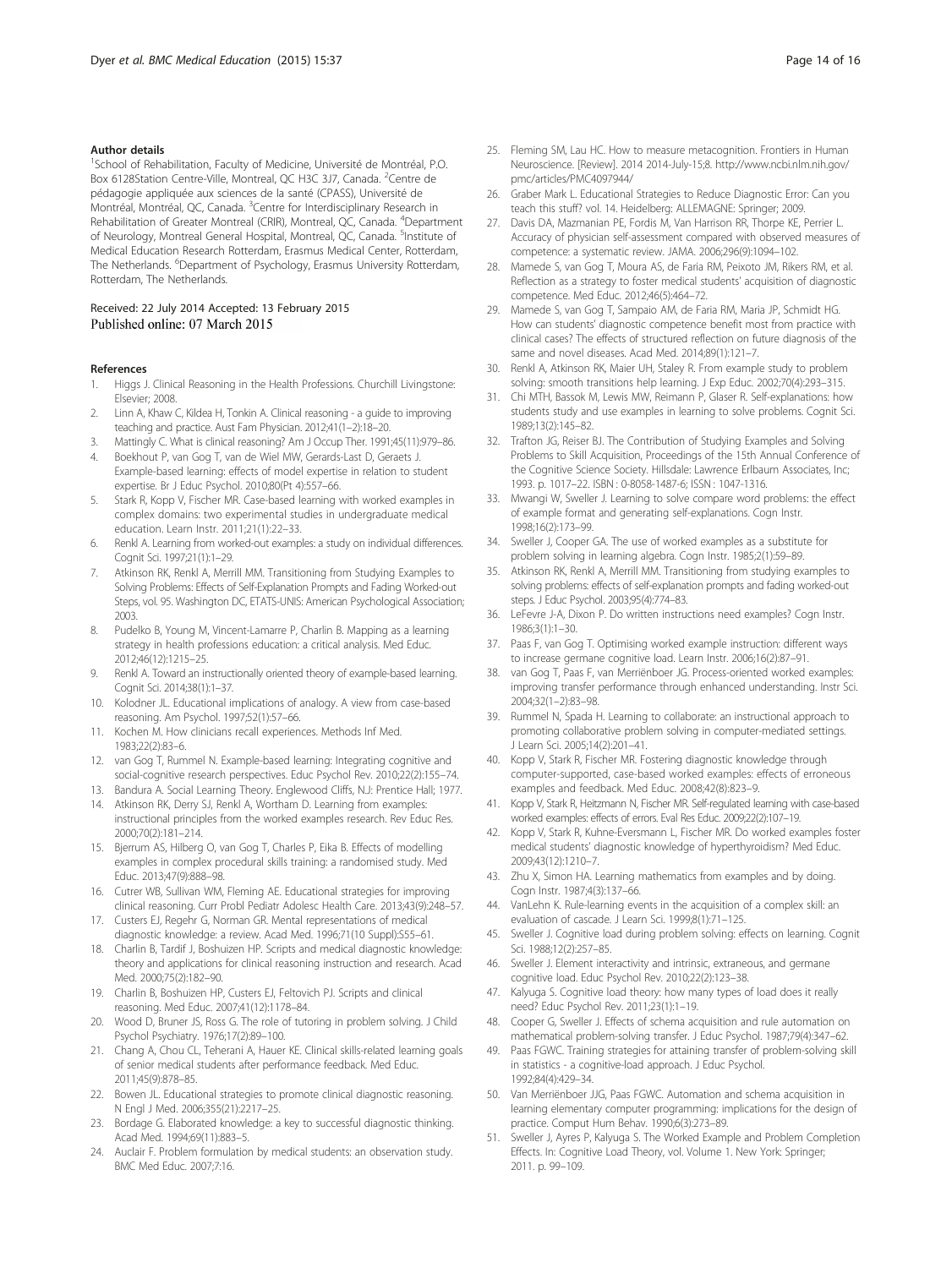- <span id="page-14-0"></span>52. Renkl A, Atkinson RK. Structuring the transition from example study to problem solving in cognitive skill acquisition: a cognitive load perspective. Educ Psychol-Us. 2003;38(1):15–22.
- 53. Renkl A, Atkinson RK, Maier UH. From Studying Examples to Solving Problems: Fading Worked-out Solution Steps Helps Learning, Proceedings of the Twenty-Second Annual Conference of the Cognitive Science Society. 2000. p. 393–8.
- 54. Gonzalez HL, Palencia AP, Umana LA, Galindo L, Villafrade ML. Mediated learning experience and concept maps: a pedagogical tool for achieving meaningful learning in medical physiology students. Adv Physiol Educ. 2008;32(4):312–6.
- 55. Dreifuerst KT. Using debriefing for meaningful learning to foster development of clinical reasoning in simulation. J Nurs Educ. 2012;51(6):326–33.
- 56. Kaufman DR, Kushniruk AW, Yale JF, Patel VL. Conceptual knowledge and decision strategies in relation to hypercholesterolemia and coronary heart disease. Int J Med Inform. 1999;55(3):159–77.
- 57. McEldoon KL, Durkin KL, Rittle-Johnson B. Is self-explanation worth the time? A comparison to additional practice. Br J Educ Psychol. 2013;83(4):615–32.
- 58. Dienes Z, Perner J. A theory of implicit and explicit knowledge. Behav Brain Sci. 1999;22(5):735–808.
- 59. Florance V. Medical knowledge for clinical problem solving: a structural analysis of clinical questions. Bull Med Libr Assoc. 1992;80(2):140–9.
- 60. Tversky A, Kahneman D. Judgment under uncertainty: heuristics and biases. Science. 1974;185(4157):1124–31.
- 61. Wegwarth O, Gaissmaier W, Gigerenzer G. Smart strategies for doctors and doctors-in-training: heuristics in medicine. Med Educ. 2009;43(8):721–8.
- 62. Bielaczyc K, Pirolli PL, Brown AL. Training in self-explanation and selfregulation strategies: investigating the effects of knowledge acquisition activities on problem solving. Cogn Instr. 1995;13(2):221–52.
- 63. Chi MTH. Self-explaining expository texts: the dual processes of generating inferences and repairing mental models. In: Advances in Instructional Psychology. NJ: Mahwah, Lawrence Erlbaum; 2000. p. 161–238.
- 64. Chamberland M, St-Onge C, Setrakian J, Lanthier L, Bergeron L, Bourget A, et al. The influence of medical students' self-explanations on diagnostic performance. Med Educ. 2011;45(7):688–95.
- 65. Rittle-Johnson B. Promoting transfer: effects of self-explanation and direct instruction. Child Dev. 2006;77(1):1–15.
- 66. Renkl A, Stark R, Gruber H, Mandl H. Learning from worked-out examples: the effects of example variability and elicited self-explanations. Contemp Educ Psychol. 1998;23(1):90–108.
- 67. Stark R, Mandl H, Gruber H, Renkl A. Conditions and effects of example elaboration. Learn Instr. 2002;12(1):39–60.
- 68. Conati C, VanLehn K. Teaching meta-cognitive skills: implementation and evaluation of a tutoring system to guide self-explanation while learning from examples. Fr Art Int. 1999;50:297–304.
- 69. Conati C, Van Lehen K. Toward computer-based support of meta-cognitive skills: a computational framework to coach self-explanation. Int J Artif Intell Educ. 2000;11:389–415.
- 70. Aleven VAWMM, Koedinger KR. An effective metacognitive strategy: learning by doing and explaining with a computer-based Cognitive Tutor. Cognit Sci. 2002;26(2):147–79.
- 71. Renkl A. Worked-out examples: instructional explanations support learning by self-explanations. Learn Instr. 2002;12(5):529–56.
- 72. Royer JM. Theories of the transfer of learning. Educ Psychol-Us. 1979;14(1):53–69.
- 73. Larsen DP, Butler AC, Roediger 3rd HL. Comparative effects of testenhanced learning and self-explanation on long-term retention. Med Educ. 2013;47(7):674–82.
- 74. de Bruin ABH, Rikers RMJP, Schmidt HG. The effect of self-explanation and prediction on the development of principled understanding of chess in novices. Contemp Educ Psychol. 2007;32(2):188–205.
- 75. Novak J. Concept maps and Vee diagrams: two metacognitive tools to facilitate meaningful learning. Instr Sci. 1990;19(1):29–52.
- 76. Hicks-Moore SL, Pastirik PJ. Evaluating critical thinking in clinical concept maps: a pilot study. Int J Nurs Educ Scholarsh. 2006;3:Article27.
- 77. Daley BJ, Shaw CR, Balistrieri T, Glasenapp K, Piacentine L. Concept maps: a strategy to teach and evaluate critical thinking. J Nurs Educ. 1999;38(1):42–7.
- 78. Noonan P. Using concept maps in perioperative education. Aorn J. 2011;94(5):469–78.
- 79. Novak JD. Meaningful learning: the essential factor for conceptual change in limited or inappropriate propositional hierarchies leading to empowerment of learners. Sci Educ. 2002;86(4):548–71.
- 80. Novak JD, Gowin DB. Learning how to Learn. Cambridge Cambridgeshire, New York: Cambridge University Press; 1984.
- 81. Ausubel DP. Educational Psychology: A Cognitive View. New York and Toronto: Holt, Rinehart and Winston; 1968.
- 82. Henige K. Use of concept mapping in an undergraduate introductory exercise physiology course. Adv Physiol Educ. 2012;36(3):197–206.
- 83. Nesbit JC, Adesope OO. Learning with concept and knowledge maps: a meta-analysis. Rev Educ Res. 2006;76(3):413–48.
- 84. Atay S, Karabacak U. Care plans using concept maps and their effects on the critical thinking dispositions of nursing students. Int J Nurs Pract. 2012;18(3):233–9.
- 85. Rewey KL, Dansereau DF, Peel JL. Knowledge maps and information processing strategies. Contemp Educ Psychol. 1991;16(3):203–14.
- Hall RH, O'Donnell A. Cognitive and affective outcomes of learning from knowledge maps. Contemp Educ Psychol. 1996;21(1):94–101.
- 87. Rewey KL, Dansereau DF, Dees SM, Skaggs LP, Pitre U. Scripted cooperation and knowledge map supplements: effects on the recall of biological and statistical information. J Exp Educ. 1992;60(2):93–107.
- 88. Rewey KL, Dansereau DF, Skaggs LP, Hall RH, Pitre U. Effects of scripted cooperation and knowledge maps on the processing of technical material. J Educ Psychol. 1989;81(4):604–9.
- 89. Wallace DS, West SWC, Ware A, Dansereau DF. The effect of knowledge maps that incorporate gestalt principles on learning. J Exp Educ. 1998;67(1):5–16.
- 90. Rendas AB, Fonseca M, Pinto PR. Toward meaningful learning in undergraduate medical education using concept maps in a PBL pathophysiology course. Adv Physiol Educ. 2006;30(1):23–9.
- 91. Cutrer WB, Castro D, Roy KM, Turner TL. Use of an expert concept map as an advance organizer to improve understanding of respiratory failure. Med Teach. 2011;33(12):1018–26.
- 92. Hsu LL. Developing concept maps from problem-based learning scenario discussions. J Adv Nurs. 2004;48(5):510–8.
- 93. Kumar S, Dee F, Kumar R, Velan G. Benefits of testable concept maps for learning about pathogenesis of disease. Teach Learn Med. 2011;23(2):137–43.
- 94. Jones MA. Clinical reasoning in manual therapy. Phys Ther. 1992;72(12):875–84.
- 95. May S, Greasley A, Reeve S, Withers S. Expert therapists use specific clinical reasoning processes in the assessment and management of patients with shoulder pain: a qualitative study. Austr J Physiother. 2008;54(4):261–6.
- 96. Chipchase LS, Williams MT, Robertson VJ. A national study of the availability and use of electrophysical agents by Australian physiotherapists. Physiother Theory Pract. 2009;25(4):279–96.
- 97. May BJ, Newman J. Developing competence in problem solving. A behavioral model. Phys Ther. 1980;60(9):1140–5.
- Slaughter DS, Brown DS, Gardner DL, Perritt LJ. Improving physical therapy students' clinical problem-solving skills: an analytical questioning model. Phys Ther. 1989;69(6):441–7.
- 99. Poses RM, Cebul RD, Wigton RS. You can lead a horse to water–improving physicians' knowledge of probabilities may not affect their decisions. Med Decis Making. 1995;15(1):65–75.
- 100. Elstein AS, Holzman GB, Belzer LJ, Ellis RD. Hormonal replacement therapy: analysis of clinical strategies used by residents. Med Decis Making. 1992;12(4):265–73.
- 101. Eva K, Cunnington JW, Reiter H, Keane D, Norman G. How can i know what i don't know? Poor self assessment in a well-defined domain. Adv Health Sci Educ. 2004;9(3):211–24.
- 102. Cunnington JP, Norman GR, Blake JM, Dauphinee WD, Blackmore DE. Applying learning taxonomies to test items: is a fact an artifact? Acad Med. 1996;71(10):S31–3.
- 103. van Gog T, Paas F. Instructional efficiency: revisiting the original construct in educational research. Educ Psychol-Us. 2008;43(1):16–26.
- 104. Paas F, Tuovinen JE, Tabbers H, Van Gerven PWM. Cognitive load measurement as a means to advance cognitive load theory. Educ Psychol-Us. 2003;38(1):63–71.
- 105. Cohen J. Statistical power analysis for the behavioral sciences. 2nd ed. Hillsdale, N.J: L. Erlbaum Associates; 1988.